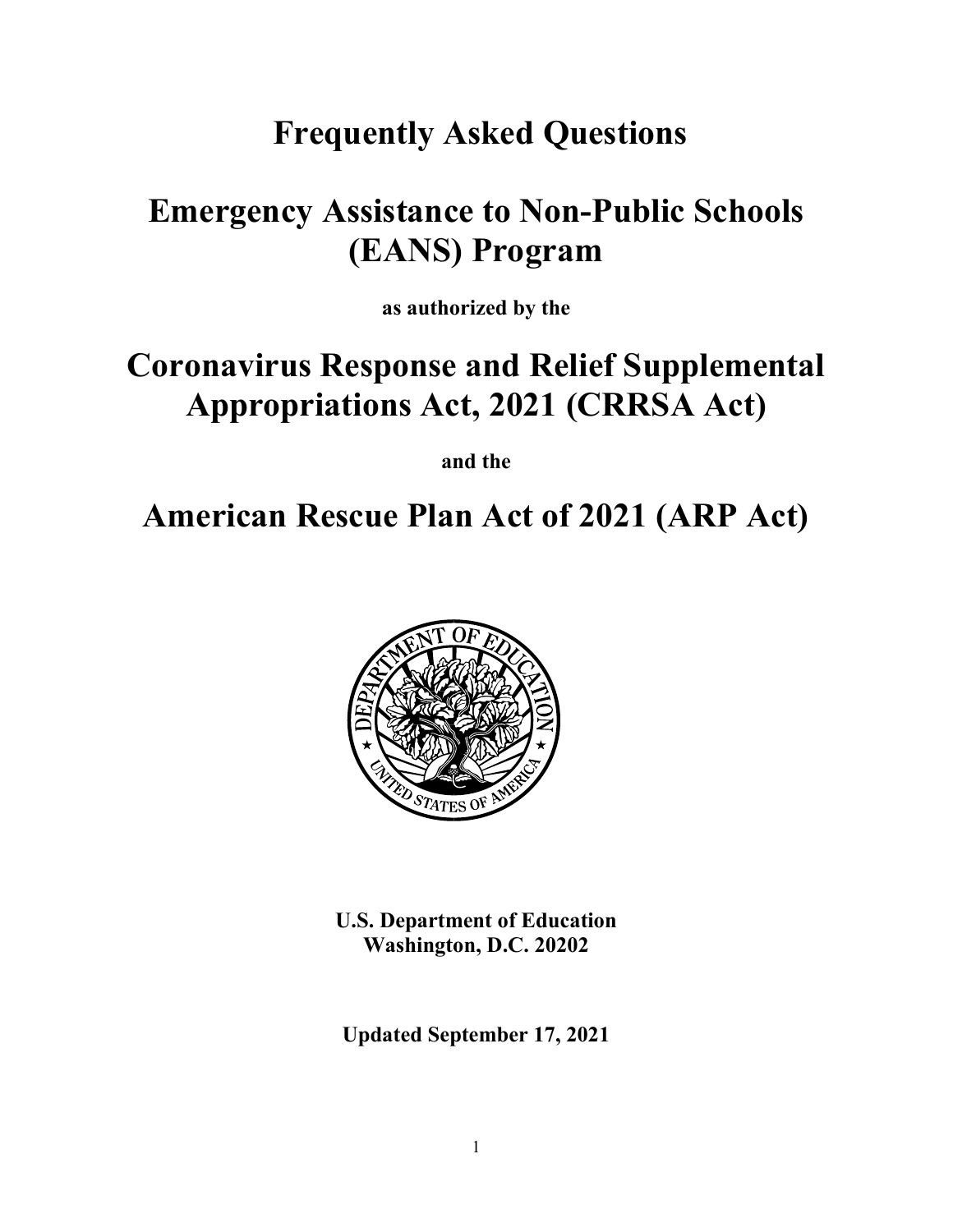# Table of Contents

| $A-1$ .                  |                                                                                                                                                                                                                                                                                                        |  |
|--------------------------|--------------------------------------------------------------------------------------------------------------------------------------------------------------------------------------------------------------------------------------------------------------------------------------------------------|--|
| $A-2.$                   | How does the Department determine the amount of funding available for each State under the                                                                                                                                                                                                             |  |
| $A-3$ .<br><i>2021</i> ) | How does a Governor apply for a State's share of ARP EANS funds? (Updated September 17,<br>8                                                                                                                                                                                                           |  |
| $A-4.$                   | How long after submitting an ARP EANS application should a Governor anticipate receiving                                                                                                                                                                                                               |  |
|                          |                                                                                                                                                                                                                                                                                                        |  |
| $B-1$ .                  |                                                                                                                                                                                                                                                                                                        |  |
| $B-2.$                   | What are an SEA's responsibilities for administering the EANS program? (Updated September                                                                                                                                                                                                              |  |
| $B-3$ .                  | How might an SEA provide information to non-public schools in a timely manner? (Updated                                                                                                                                                                                                                |  |
| $B-4.$                   | Must an SEA consult with representatives of non-public schools in the State regarding                                                                                                                                                                                                                  |  |
| $B-5.$                   | Does an SEA automatically have access to its State's EANS funds once the Department makes                                                                                                                                                                                                              |  |
| $B-6.$                   | May an SEA reserve EANS funds to administer the program? (Updated September 17, 2021) 10                                                                                                                                                                                                               |  |
| $B-7.$                   | May an SEA consolidate its administrative funds under the EANS program? (Updated                                                                                                                                                                                                                       |  |
| $B-8$ .                  | May an SEA charge indirect costs to its administrative set aside? (Updated September 17, 2021)<br>11                                                                                                                                                                                                   |  |
| $B-9.$                   | If an SEA contracts to deliver services or assistance under the EANS program, may the contract<br>include costs of the contractor associated with providing such services or assistance?11                                                                                                             |  |
|                          | B-10. Is there a deadline by which an SEA must obligate EANS funds for services or assistance to                                                                                                                                                                                                       |  |
|                          | B-11. What does it mean for an SEA to "obligate" EANS funds? (Updated September 17, 2021)  12                                                                                                                                                                                                          |  |
|                          | B-12. Does anything in the CRRSA Act or ARP Act impact deadlines for awarding and obligating<br>ESSER I and GEER I funds under the CARES Act or ESSER II and GEER II funds under the CRRSA                                                                                                             |  |
|                          | B-13. CRRSA EANS ONLY. When an SEA reimburses a non-public school directly for allowable<br>costs, when does an obligation of CRRSA EANS funds occur? (New September 17, 2021) 12                                                                                                                      |  |
|                          | B-14. If an SEA contracts with another entity to implement all or a portion of the EANS program on<br>its behalf, to what extent has the SEA obligated EANS funds? (New September 17, 2021)  12                                                                                                        |  |
|                          | B-15. What are some practices SEAs are using to facilitate the implementation of CRRSA EANS?                                                                                                                                                                                                           |  |
|                          | B-16. May an SEA determine the amount of services or assistance available to individual non-public<br>schools prior to knowing the actual number and needs of eligible non-public schools that apply for<br>EANS services or assistance and the amount of their requests? (New September 17, 2021)  13 |  |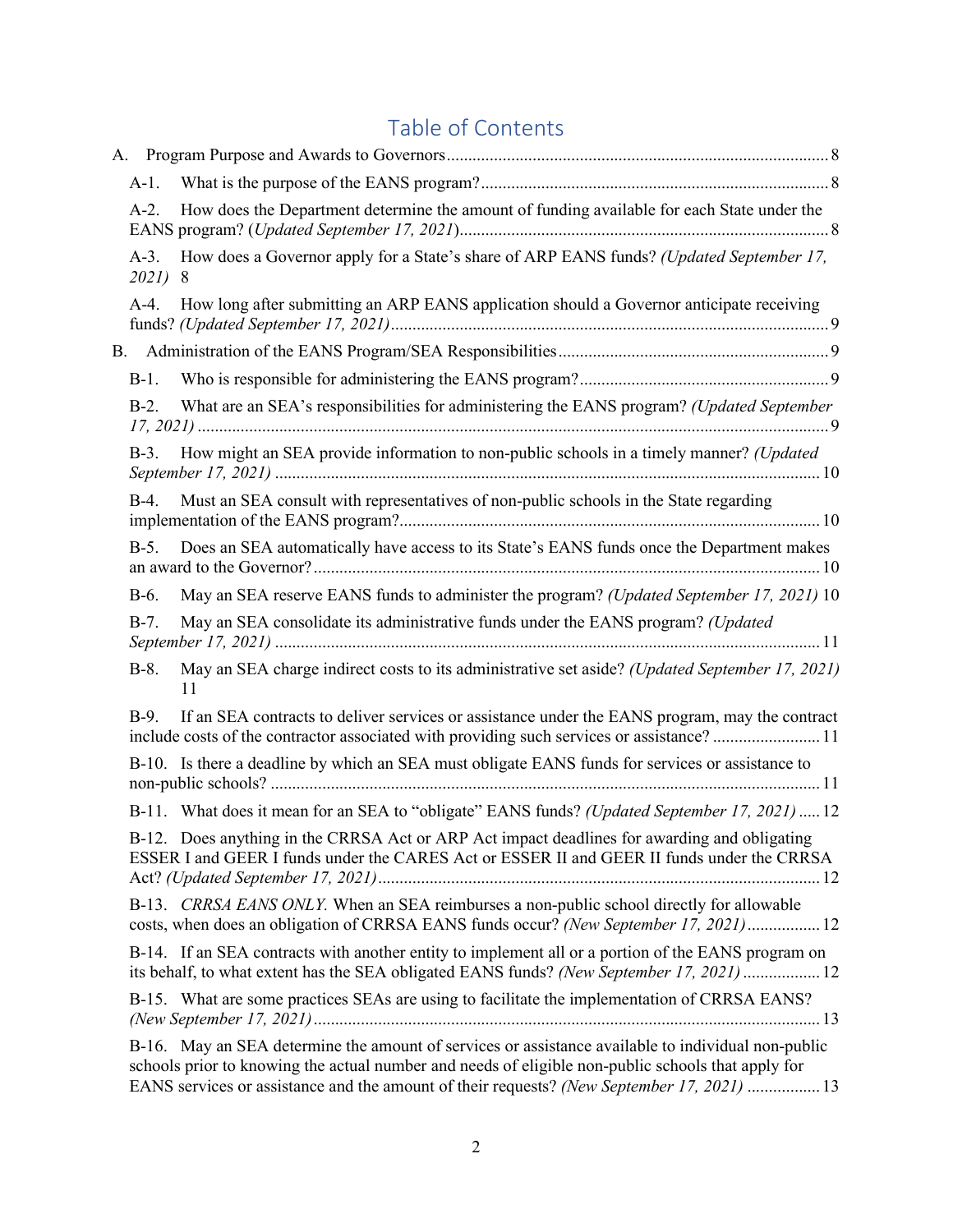|                    | B-17. If an SEA complies with the requirements in section $312(d)(2)$ of the CRRSA Act but has<br>unobligated EANS funds remaining six months after receiving such funds, what is a State required to                                                                                                |
|--------------------|------------------------------------------------------------------------------------------------------------------------------------------------------------------------------------------------------------------------------------------------------------------------------------------------------|
|                    | C. Non-Public School Eligibility, Application, and Identification for Services or Assistance  14                                                                                                                                                                                                     |
| $C-1$ .            | Which non-public schools are eligible to apply for services or assistance under the EANS                                                                                                                                                                                                             |
| $C-2$ .            | Does a non-public school receive a grant award under the EANS program? (Updated September                                                                                                                                                                                                            |
| $C-3$ .            | Are eligible non-public schools under the EANS program the same schools that were eligible                                                                                                                                                                                                           |
| $C-4.$             | Are faith-based non-public schools eligible to participate in the EANS program? 15                                                                                                                                                                                                                   |
| $C-5$ .            | Is a non-public school that serves only preschool children eligible to receive services or                                                                                                                                                                                                           |
| $C-6.$             | May an SEA permit an organization that has governing authority over a group of non-public                                                                                                                                                                                                            |
| $C-7$ .            | When must an SEA make the application for services or assistance under the EANS program                                                                                                                                                                                                              |
| $C-8$ .            | What information must an SEA require an eligible non-public school to provide in its<br>application for services or assistance under the EANS program? (Updated September 17, 2021)  15                                                                                                              |
| $C-9.$<br>2021) 16 | What is the difference between an "application" and "consultation"? (Updated September 17,                                                                                                                                                                                                           |
|                    | C-10. Is a non-public school that received a PPP loan prior to December 27, 2020 eligible to receive                                                                                                                                                                                                 |
|                    | C-11. CRRSA EANS ONLY. What data may an SEA request a non-public school to provide in its<br>application regarding the number and percentage of students from low-income families enrolled in the<br>non-public school in the 2019-2020 school year? (Updated September 17, 2021). See section H for |
|                    | C-12. Is there a deadline by which an SEA must require a non-public school to submit its application?<br>17                                                                                                                                                                                          |
|                    | C-13. Is there a deadline by which an SEA must approve or deny an application for services or                                                                                                                                                                                                        |
|                    | C-14. CRRSA EANS ONLY. Must an SEA establish criteria to prioritize non-public schools in<br>approving applications for services or assistance under the CRRSA EANS program? See section H for                                                                                                       |
|                    | C-15. CRRSA EANS ONLY. What factors might an SEA consider in prioritizing non-public schools to<br>receive services or assistance under the CRRSA EANS program? See section H for ARP EANS criteria.<br>18                                                                                           |
|                    | C-16. How does an SEA determine what services or assistance to provide to individual non-public                                                                                                                                                                                                      |
|                    | C-17. If a non-public school's application for services or assistance under the EANS program is<br>denied, may the non-public school apply for a loan under the Paycheck Protection Program (PPP)? 19                                                                                                |
|                    | C-18. If a non-public school applies for a PPP loan and is denied a loan, may it apply for services or                                                                                                                                                                                               |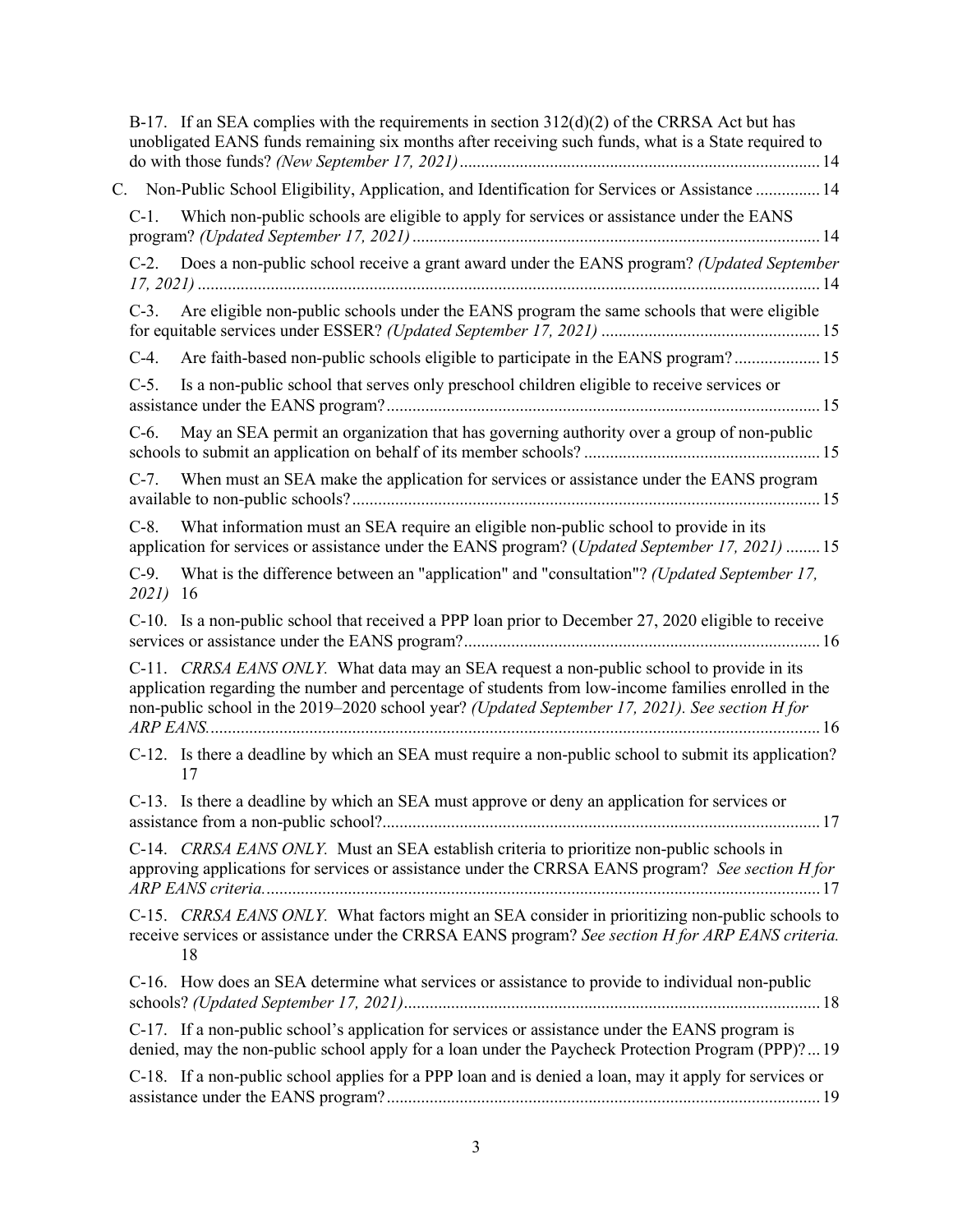|    |                          | C-19. If an SEA denies an application from a non-public school, is there an appeal or complaint                                                                                                           |  |
|----|--------------------------|-----------------------------------------------------------------------------------------------------------------------------------------------------------------------------------------------------------|--|
|    |                          |                                                                                                                                                                                                           |  |
|    | $D-1$ .<br><i>2021</i> ) | What types of services or assistance may a non-public school receive? (Updated September 17,<br>-19                                                                                                       |  |
|    | $D-2$ .                  | What other factors must an SEA consider when determining the allowability of services or                                                                                                                  |  |
|    | $D-3$ .                  | Are services for sanitizing, disinfecting, and cleaning school facilities an allowable use of                                                                                                             |  |
|    | $D-4.$                   | May preschool children receive services or assistance under the EANS program? 20                                                                                                                          |  |
|    | $D-5.$                   | Must an SEA provide the ability for non-public schools to request any of the allowable services<br>or assistance, or may the SEA choose which services or assistance it will offer to non-public schools? |  |
|    | D-6.                     | May EANS funds be used to pay the salaries of non-public school teachers or other staff?21                                                                                                                |  |
|    | $D-7.$                   | CRRSA EANS ONLY. May a non-public school request reimbursement for COVID-19-related                                                                                                                       |  |
|    | $D-8$ .                  | CRRSA EANS ONLY. Are there otherwise allowable expenses for services or assistance for                                                                                                                    |  |
|    | $D-9.$                   | May an SEA subgrant EANS funds to an LEA, ESA, or other entity to provide services or                                                                                                                     |  |
|    |                          | D-10. May an SEA contract with another entity to provide services or assistance to non-public                                                                                                             |  |
|    |                          | D-11. If a non-public school is receiving equitable services under a CARES Act program, do the                                                                                                            |  |
|    |                          | D-12. Does receiving services or assistance under the EANS program make a non-public school a                                                                                                             |  |
|    |                          | D-13. CRRSA EANS ONLY. May an SEA contract with a vendor that enables the creation,<br>management, and accounting of online spending accounts for the reimbursement of supplies and                       |  |
|    |                          | D-14. CRRSA EANS ONLY. May a non-public school receive reimbursement for future purchases                                                                                                                 |  |
|    |                          | D-15. May EANS funds be used to pay for the installation of equipment or supplies purchased with                                                                                                          |  |
|    |                          | D-16. May an SEA use EANS funds to pay for the installation of equipment or supplies purchased by<br>a non-public school for purposes of improving its ventilation system? (New September 17, 2021)  23   |  |
| E. |                          |                                                                                                                                                                                                           |  |
|    | $E-1$ .                  | Must a public agency maintain control of EANS funds used to provide services or assistance to                                                                                                             |  |
|    | $E-2$ .                  | How can an SEA maintain control of services or assistance for allowable activities that might                                                                                                             |  |
|    | $E-3$ .                  | How may an SEA meet the requirement to retain title to property, equipment, and supplies                                                                                                                  |  |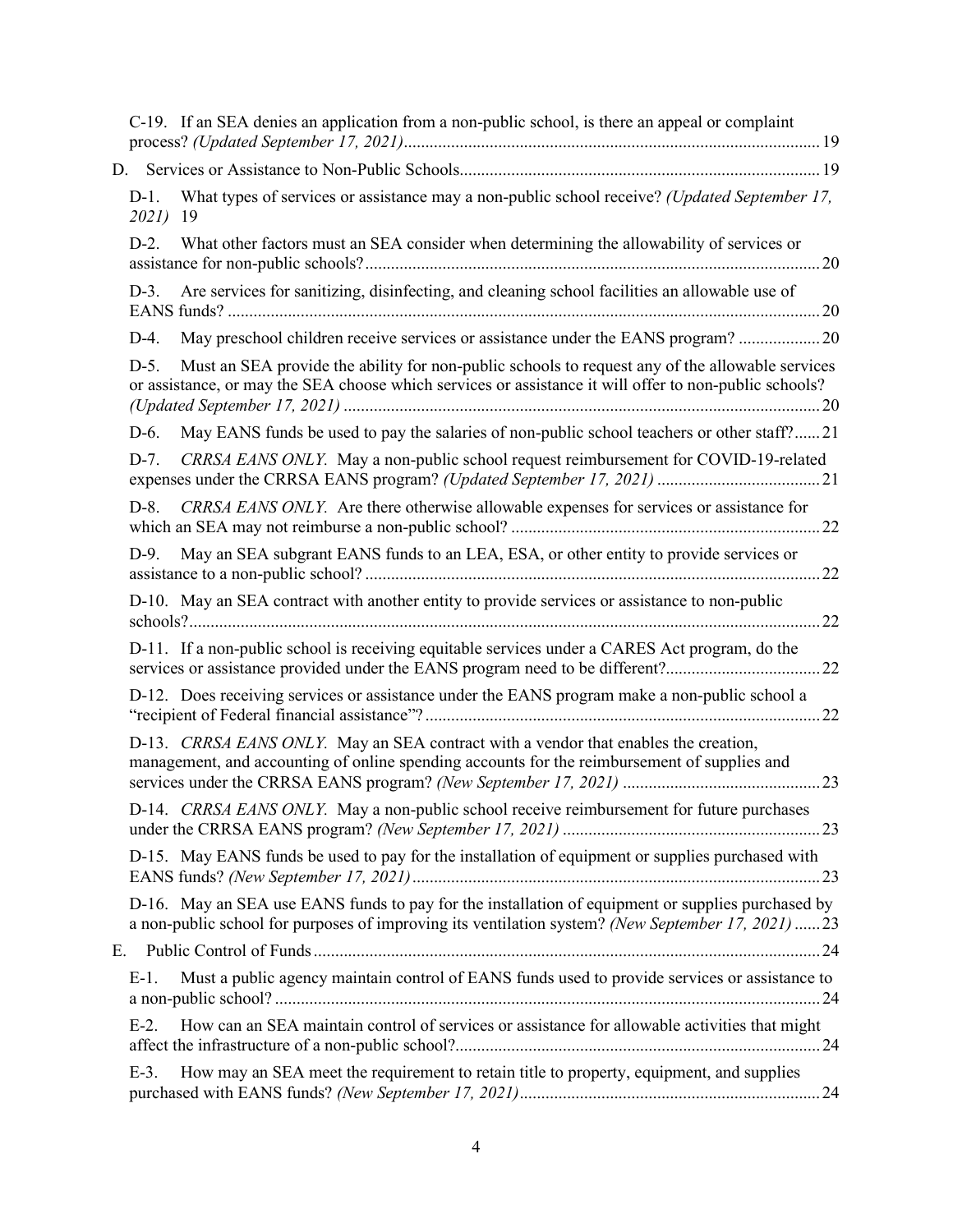| F. |                    |                                                                                                                                                                                               |
|----|--------------------|-----------------------------------------------------------------------------------------------------------------------------------------------------------------------------------------------|
|    | $F-1$ .            | For how long are the services or assistance provided to a non-public school available? (Updated                                                                                               |
|    | $F-2$ .            | Must a State maintain effort to receive EANS funds? (Updated September 17, 2021) 25                                                                                                           |
| G. |                    |                                                                                                                                                                                               |
|    | $G-1$ .            |                                                                                                                                                                                               |
|    | $G-2$ .            |                                                                                                                                                                                               |
|    | $G-3$ .            | Will the Department monitor an SEA's implementation of the EANS program? 26                                                                                                                   |
|    | $G-4.$<br>2021) 27 | What are the significant deadlines associated with the EANS program? (Updated September 17,                                                                                                   |
|    |                    |                                                                                                                                                                                               |
|    | $H-1$ .            |                                                                                                                                                                                               |
|    | $H-2$ .            | How does an SEA determine which non-public schools may receive services or assistance                                                                                                         |
|    | $H-3$ .            | Are eligible non-public schools under the CRRSA EANS program the same schools that are                                                                                                        |
|    | $H-4.$             | Are the allowable uses of funds the same under the ARP EANS program as they are under the                                                                                                     |
|    | $H-5$ .            |                                                                                                                                                                                               |
|    | H-6.               | How does a State obtain approval to use an alternate significant poverty percentage?28                                                                                                        |
|    | $H-7.$             | What sources of data may an SEA use to obtain a count of students from low-income families                                                                                                    |
|    | $H-8.$             | How does a State determine whether a non-public school is most impacted by the COVID-19                                                                                                       |
|    | $H-9.$             | Must a State provide information to the public regarding how it will determine which non-<br>public schools enroll a significant percentage of students from low-income families and are most |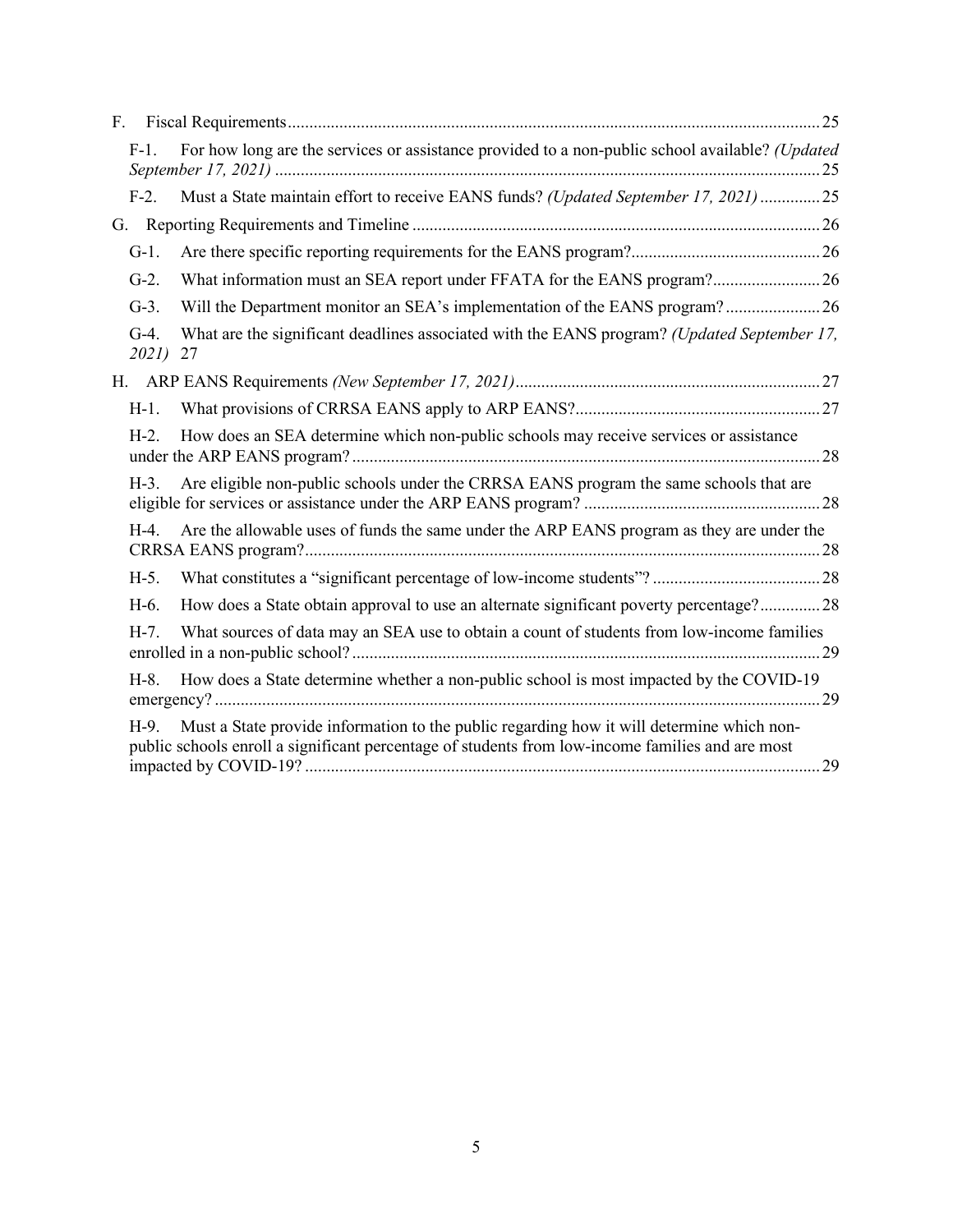# **Frequently Asked Questions Emergency Assistance to Non-Public Schools (EANS) Program**

## **PURPOSE OF THIS DOCUMENT**

The purpose of this document is to answer Frequently Asked Questions related to the Emergency Assistance to Non-Public Schools (EANS) program under the Coronavirus Response and Relief Supplemental Appropriations Act, 2021 (CRRSA Act), Pub. L. No. 116-260 (December 27, 2020) (CRRSA EANS) and the American Rescue Plan Act of 2021 (ARP Act), Pub. L. No. 117-2 (March 11, 2021) (ARP EANS). The ARP Act extends the EANS program authorized under section 312(d) of the CRRSA Act. Accordingly, with two exceptions, the requirements of ARP EANS are the same as those in section 312(d) of the CRRSA Act. The two exceptions are: (1) a State educational agency (SEA) may only provide services or assistance under ARP EANS to non-public schools that enroll a significant percentage of students from low-income families and are most impacted by COVID-19; and (2) an SEA may not use ARP EANS funds to provide reimbursements to any non-public school as authorized under section 312(d)(4)(M) of the CRRSA Act. The Department issued final requirements for the ARP EANS program that it posted on its website on July 9, 2021 and published in the *Federal Register* on July 13, 2021 (https://www.federalregister.gov/documents/2021/07/13/2021-14862/american-rescue-plan-actemergency-assistance-to-non-public-schools-program.)

Under the EANS program, each Governor of the 50 States and the Commonwealth of Puerto Rico as well as the Mayor of the District of Columbia may apply to the Department for a formula grant for the purpose of providing emergency services or assistance to non-public schools in the wake of the Coronavirus Disease 2019 (COVID-19). Although a Governor applies for EANS funds, the statute requires that the SEA administer the program; consequently, in accepting an EANS award from the Department, a Governor automatically designates the SEA to administer the EANS program. The SEA will be the payee or fiscal agent in the Department's grants management system (G5) for purposes of accessing Federal funds. To ensure that this administrative structure results in effective implementation of the EANS program consistent with all statutory requirements, Governors must consult with their respective SEAs in providing the application assurances.

Because the CRRSA Act and ARP Act establish a separate EANS program for which eligible non-public schools may apply to an SEA to receive services or assistance, a local educational agency (LEA) is not required to provide equitable services to students and teachers in non-public schools under the CRRSA Elementary and Secondary School Emergency Relief Fund (ESSER II Fund), the Governor's Emergency Education Relief Fund (GEER II Fund), or the ARP Elementary and Secondary School Emergency Relief Fund (ARP ESSER Fund). However, equitable services requirements continue to apply to the ESSER I and GEER I programs under the Coronavirus Aid, Relief, and Economic Security Act (CARES) Act.

For the purpose of this guidance, the following terms apply:

- "EANS": The EANS program as authorized under both the CRRSA and ARP Acts.
- "CRRSA EANS": The EANS program as authorized under the CRRSA Act only.
- "ARP EANS": The EANS program as authorized under the ARP Act only.

The Department initially issued guidance on the CRRSA EANS program on January 15, 2021, which it updated on March 19, 2021. This document updates, and supersedes, that guidance and addresses changes to the EANS program under the ARP Act. The document is organized as follows:

• Information provided in sections A through G apply to both CRRSA EANS and ARP EANS, unless otherwise indicated.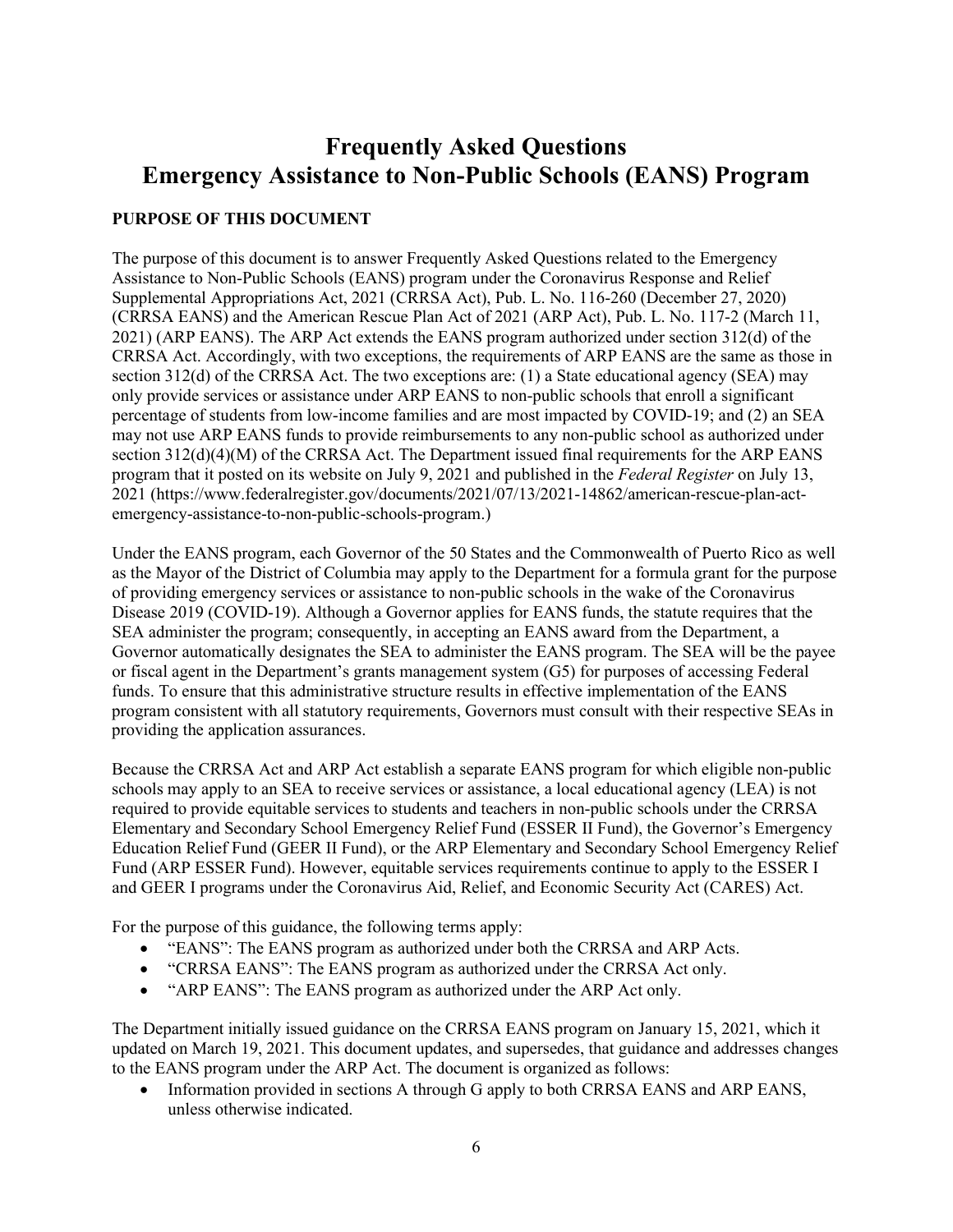- FAQs in sections A through G that apply only to CRRSA EANS are noted as "*CRRSA EANS ONLY*" preceding the question.
- Section H addresses requirements specific to ARP EANS.
- New questions under sections A through G added after the March 19, 2021, update are identified as "*New September 17, 2021"*.
- Questions with substantive changes or additions to the responses are identified as "*Updated September 17, 2021*".

Other than statutory and regulatory requirements included in the document (such as those pursuant to the authorizing statute and other applicable laws and regulations), the contents of the guidance do not have the force and effect of law and are not meant to bind the public in any way. This document is intended only to provide clarity to the public regarding existing requirements under the law or agency policies. In addition, it does not create or confer any right for or on any person. The Department has determined that this document provides significant guidance under the Office of Management and Budget's Final Bulletin for Agency Good Guidance Practices, 72 Fed. Reg. 3432 (Jan. 25, 2007).

The Department may provide additional or updated information, as necessary, on the Department's website at:

https://oese.ed.gov/offices/education-stabilization-fund/emergency-assistance-non-public-schools/ (CRRSA EANS) and https://oese.ed.gov/offices/american-rescue-plan/american-rescue-plan-emergencyassistance-to-non-public-schools/ (ARP EANS).

If you have questions that are not answered in this document, please email  $EANS@ed.gov$  and include "CRRSA EANS" or "ARP EANS" in the subject line.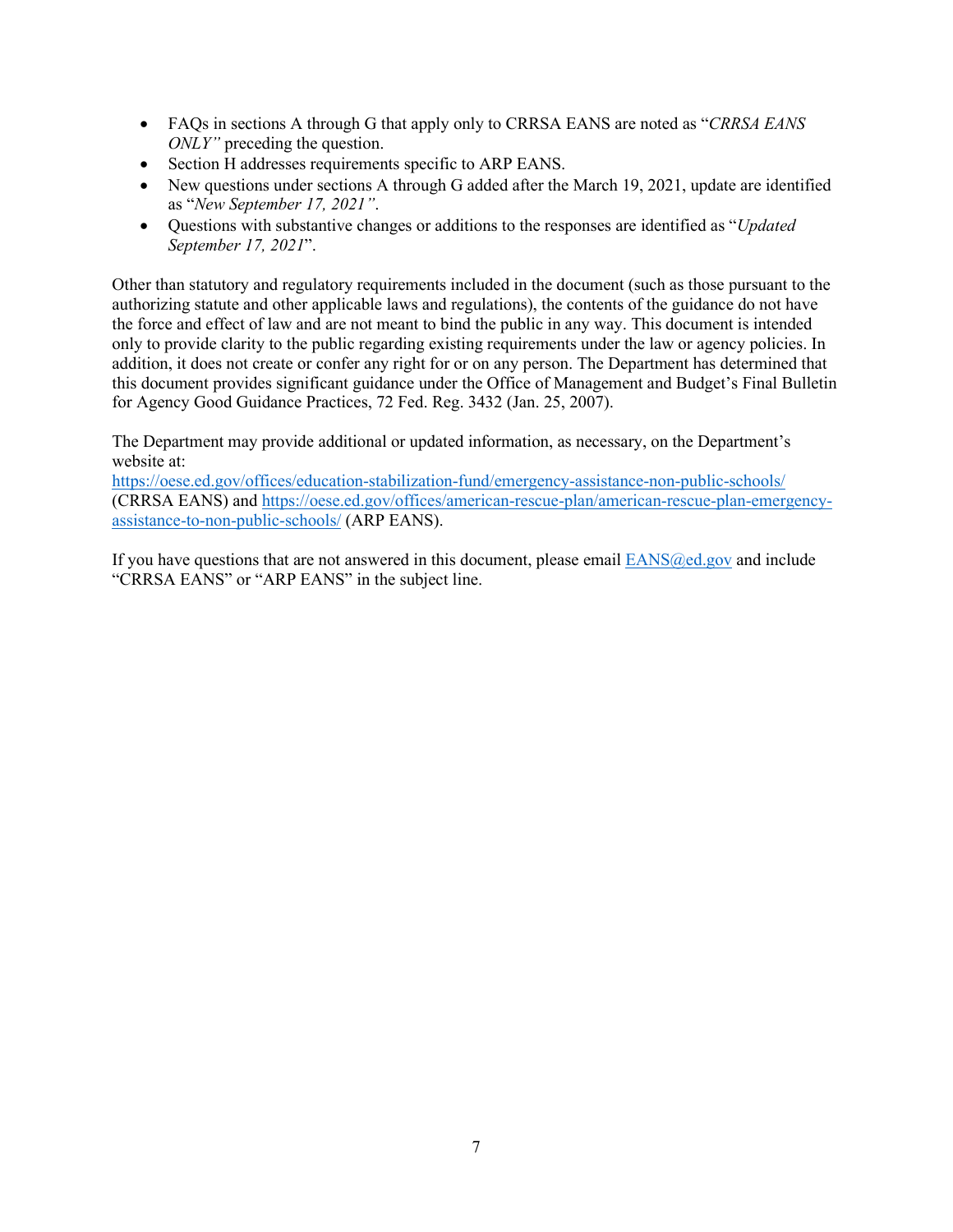# **A. Program Purpose and Awards to Governors**

#### **A-1. What is the purpose of the EANS program?**

The purpose of the EANS program is to provide services or assistance to eligible non-public schools to address educational disruptions caused by the COVID-19 emergency. By creating a separate reservation of funds for this purpose, Congress reiterated the need for non-public schools to participate in emergency education relief programs by establishing a separate program, rather than relying on the equitable services requirements that typically apply to elementary and secondary formula grant programs. Consequently, LEAs are not required to provide equitable services for funds received under the CRRSA Act or ARP Act, though equitable services requirements continue to apply to CARES Act programs.

The Department awards EANS funds by formula to each Governor who has an approved CRRSA EANS Certification and Agreement or ARP EANS application. By accepting an EANS award from the Department, a Governor designates the SEA to administer the program and access EANS funds from the Department's grants management system (G5). Governors and SEAs should consult expeditiously on the administration of EANS. To receive services or assistance, an eligible non-public school submits an application to the SEA at such time, in such manner, and accompanied by such information as the SEA may reasonably require to ensure expedited and timely provision of services or assistance.

#### **A-2. How does the Department determine the amount of funding available for each State under the EANS program? (***Updated September 17, 2021***)**

Under the CRRSA Act, Congress provided \$2,750,000,000 for the CRRSA EANS program. Under the ARP Act, Congress provided \$2,750,000,000 for the ARP EANS program. The Department allocates EANS funds to a Governor<sup>1</sup> with an approved CRRSA EANS Certification and Agreement or ARP EANS application based on the State's relative share of children ages 5-17 who are from families at or below 185 percent of the poverty level and enrolled in non-public schools, as determined by the Department on the basis of non-public school enrollment data from the U.S. Census Bureau's American Community Survey Public Use Microdata Sample (PUMS), which can be accessed here: https://www.census.gov/programs-surveys/acs/microdata.html. The amount available to each State under the CRRSA EANS program is available at: https://oese.ed.gov/files/2021/01/FINAL GEERII\_EANS-Methodology\_Table\_1.8.21.pdf. The amount available to each State under the ARP EANS program is available at https://oese.ed.gov/files/2021/04/Final\_ARP-EANS-Methodology-and-Table-3.16.21.pdf.

#### **A-3. How does a Governor apply for a State's share of ARP EANS funds?** *(Updated September 17, 2021)*

To apply for a State's allocation for the ARP EANS program, a Governor must submit an application to the Department. It may be submitted immediately but no later than September 9, 2021. The application includes specific requests for information; programmatic, fiscal, and accountability assurances; and other assurances and certifications. The application is available at https://oese.ed.gov/files/2021/07/ARP-EANS-Application-7.7.21\_FINAL.pdf

Note that because of the unique administrative structure of the EANS program, under which Governors apply for funding and SEAs are charged with administering the program, Governors must consult with their respective SEA in providing the ARP EANS application assurances, and the Chief State School

<sup>&</sup>lt;sup>1</sup> Governors of the Outlying Areas are not eligible to apply for EANS funds. For information on other funding opportunities to the Outlying Areas, please visit the Department's Education Stabilization Fund to the Outlying Areas website for more information.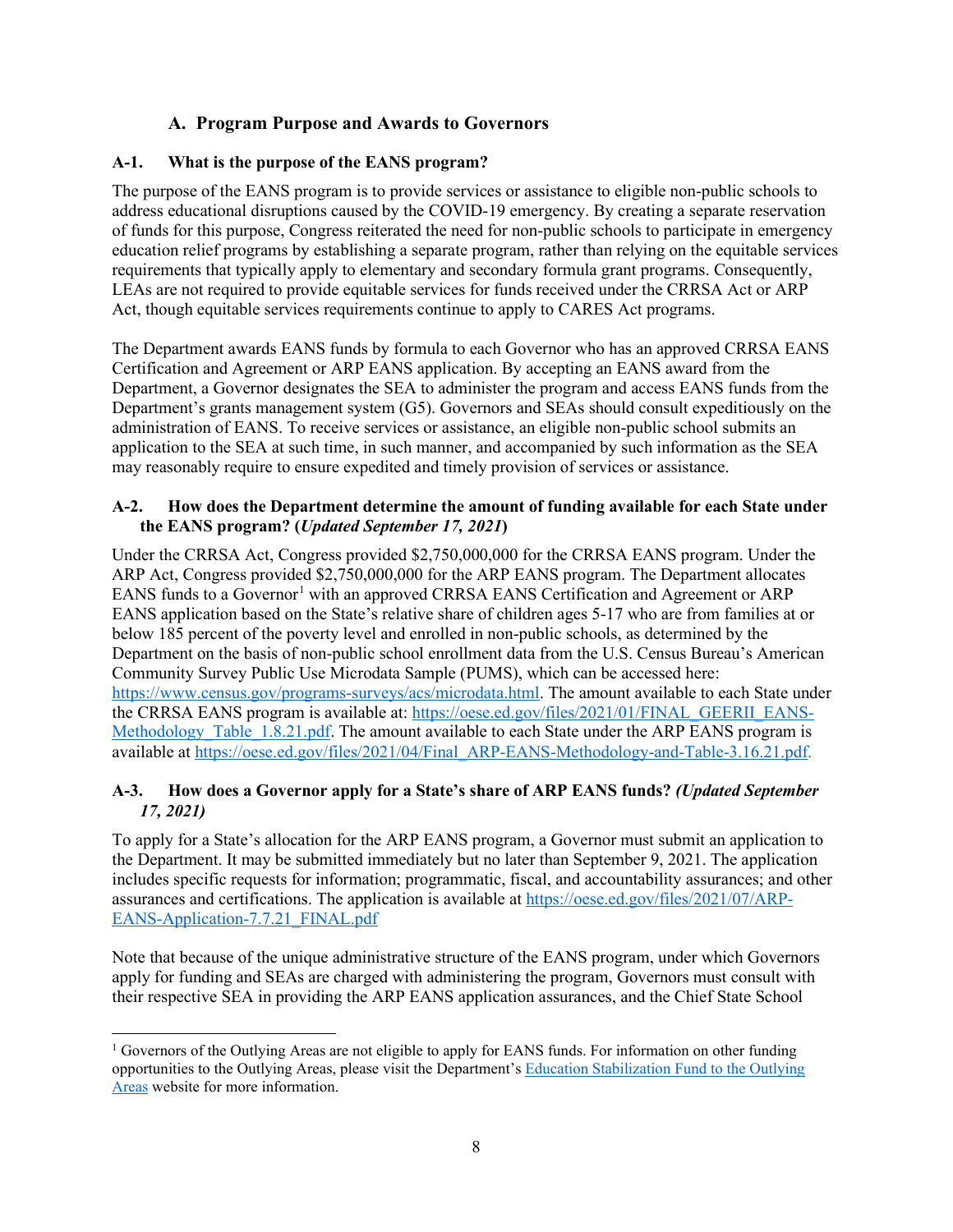Officer or the SEA's authorized representative must sign them in addition to the Governor or Governor's authorized representative. The Department further encourages Governors and SEAs to continue to engage in regular consultation throughout the administration of the EANS program.

#### **A-4. How long after submitting an ARP EANS application should a Governor anticipate receiving funds?** *(Updated September 17, 2021)*

By law, the Department must approve or deny an application within 15 days of receiving it and thus, the Department will make ARP EANS funds available as soon as possible after approval of the application. (See section 312(d)(2)(A)(ii) of the CRRSA Act). A list of States, the award amount, the award date, and a link to each State's Certification and Agreement for CRRSA EANS can be found here: https://oese.ed.gov/offices/education-stabilization-fund/emergency-assistance-non-public-schools/eansawards/; and similar information, when available, for ARP EANS will be posted at: https://oese.ed.gov/offices/american-rescue-plan/american-rescue-plan-emergency-assistance-to-nonpublic-schools/.

# **B. Administration of the EANS Program/SEA Responsibilities**

### **B-1. Who is responsible for administering the EANS program?**

The SEA in a State in which the Governor receives an EANS award is responsible for administering the EANS program. However, the Governor remains the grantee and is responsible for oversight, including ensuring that the SEA implements the program consistent with all relevant requirements. The statute requires Governors to consult with SEAs in carrying out this responsibility. (See section 312(d)(2)(B) of the CRRSA Act).

#### **B-2. What are an SEA's responsibilities for administering the EANS program?** *(Updated September 17, 2021)*

An SEA's responsibilities to administer the EANS program include the following:

- Distributing information about the EANS program promptly to non-public schools in the State.
- Creating an application with which any eligible non-public school in the State may apply for services or assistance.
- Ensuring that eligible non-public schools provide the information required by section 312(d)(3)(B) related to enrollment of students from low-income families and a description of the emergency services requested from the SEA.
- Making an application easily available to non-public schools in the State as soon as possible but no later than 30 days after receipt of the EANS funds.
- Approving/denying each non-public school application promptly but no later than 30 days after the SEA receives the application from a non-public school.
- Determining what services or assistance the SEA will provide directly or through LEAs, other public entities, or contractors to each non-public school, as informed by an approved application and consultation, as appropriate, with the non-public school or its representatives.
- Ensuring the control of funds for the services or assistance provided to a non-public school, and title to materials, equipment, and property purchased with EANS funds, are in a public agency and a public agency administers the funds, services, assistance, materials, equipment, and property.
- Ensuring that all services or assistance provided, including any materials, equipment, and any other items used to provide such services or assistance, are limited to secular, neutral, and nonideological purposes.
- Obligating all EANS funds in an expedited and timely manner, to the extent practicable; however, obligating all EANS funds not later than six months after receiving the funds.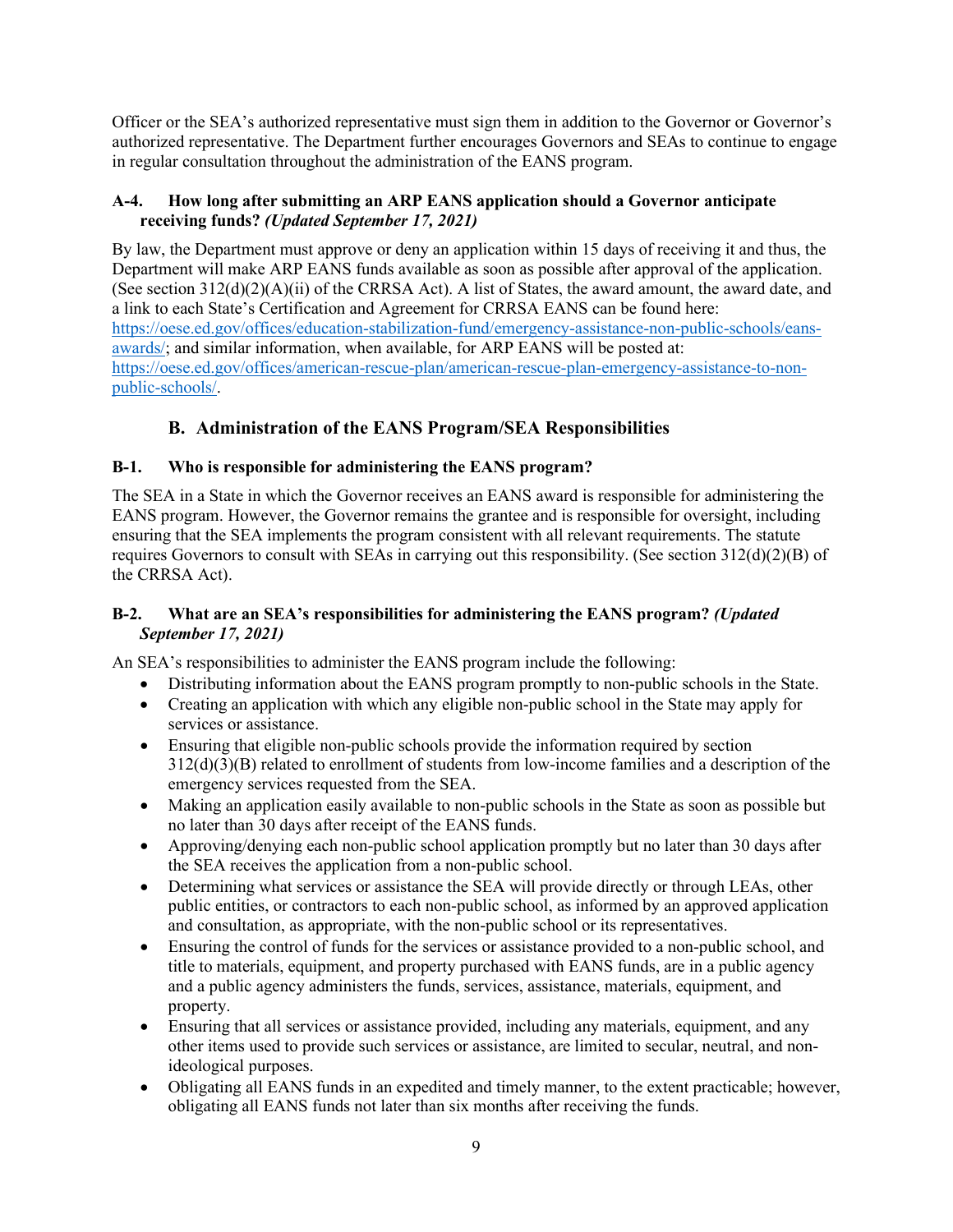• Administering the EANS program in accordance with all applicable requirements.

#### **B-3. How might an SEA provide information to non-public schools in a timely manner?** *(Updated September 17, 2021)*

An SEA must distribute information about the EANS program promptly to non-public schools in the State, which would include information on topics such as how to access the application, data requirements, steps for completing the application, and relevant deadlines. In addition, the SEA should seek to distribute information widely, and in various formats (e.g., social media, email, SEA website, and regular mail). The SEA should emphasize that services are available to all eligible non-public schools, including those that may not have participated in any Federal education program in the past (See C-14 for additional criteria for CRRSA EANS and H-2 for ARP EANS eligibility). To assist with the dissemination of information, the SEA might engage with non-public school leaders in the State, such as State-level non-public school associations or State-level working groups. An SEA might also consult with its State ombudsman designated under the Elementary and Secondary Education Act of 1965 (ESEA), who has relationships with such organizations and non-public school officials in the State. State ombudsmen should also support the SEA's dissemination of information to non-public schools in a timely manner.

#### **B-4. Must an SEA consult with representatives of non-public schools in the State regarding implementation of the EANS program?**

An SEA would benefit greatly from engaging in timely and meaningful consultation to assist it in establishing the parameters of the program, and it would be difficult to administer the program successfully without doing so. For example, representatives of non-public schools could provide relevant information on sources of poverty data available for non-public school children, criteria to determine those schools most impacted by COVID-19, and services that may best serve their students and teachers. However, there is no statutory requirement that an SEA consult with representatives of non-public schools regarding implementation of the EANS program.

#### **B-5. Does an SEA automatically have access to its State's EANS funds once the Department makes an award to the Governor?**

Yes. By accepting an EANS award from the Department, a Governor automatically designates the SEA to administer the EANS program. The SEA will be the payee or fiscal agent in G5 for purposes of accessing Federal funds on the date of award. The Governor must provide the SEA's financial institution and bank information in the CRRSA EANS Certification and Agreement or ARP EANS application. The SEA, as the agency designated to administer the EANS program, is considered to have "received" EANS funds when the Department makes an award to the Governor. The Governor and the SEA are encouraged to consult each other throughout the process of providing emergency assistance to non-public-school students and teachers.

#### **B-6. May an SEA reserve EANS funds to administer the program?** *(Updated September 17, 2021)*

Yes. An SEA may reserve not more than the greater of \$200,000 or one-half of one percent of the State's EANS allocation for reasonable costs necessary to administer the EANS program. An allocation table for the CRRSA EANS program, including the maximum administrative reservation for each State, can be found here: https://oese.ed.gov/files/2021/01/FINAL\_GEERII\_EANS-Methodology\_Table\_1.8.21.pdf. An allocation table for the ARP EANS program, including the maximum administrative reservation for each State, can be found here: https://oese.ed.gov/files/2021/04/Final\_ARP-EANS-Methodology-and-Table-3.16.21.pdf.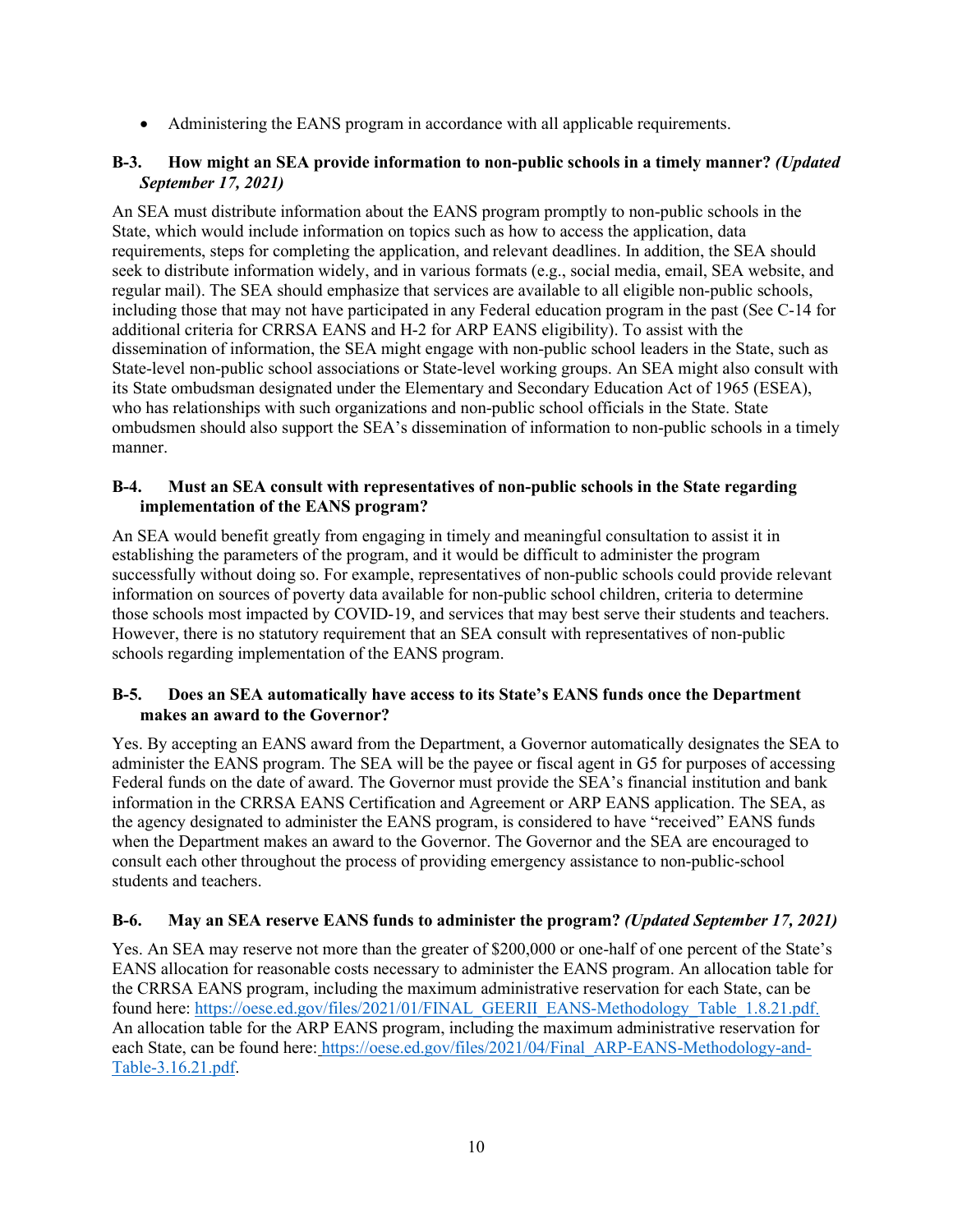#### **B-7. May an SEA consolidate its administrative funds under the EANS program?** *(Updated September 17, 2021)*

Yes. Under sections 8201(a) and 8203(a) of the ESEA, the Secretary has designated EANS, ESSER I, ESSER II, and ARP ESSER, as well as GEER I and GEER II if administered by the SEA, as programs under which administrative funds may be consolidated. Accordingly, an SEA that consolidates ESEA administrative funds may consolidate administrative funds under the ESSER I, ESSER II, and ARP ESSER; GEER I and GEER II; and the EANS programs. In addition, an SEA may consolidate administrative funds under two or more of ESSER I, ESSER II, ARP ESSER, the EANS programs, and GEER I and GEER II without also consolidating other ESEA program administrative funds, so long as the SEA can demonstrate that the majority of its resources are derived from non-Federal sources. (See section 8201(a) of the ESEA).

Specifically, an SEA may consolidate the one-half of one percent of its ESSER I, ESSER II, and ARP ESSER funds able to be reserved for State administration, the amount of EANS funds available for State administration, and, if the SEA is administering a portion of the GEER I or GEER II funds on behalf of the Governor, a reasonable and necessary amount of those funds. If the SEA consolidates administrative funds under these programs, it is not required to keep separate records for how it uses those administrative funds.

Consolidated administrative funds may be used to administer the programs included in the consolidation as well as for administrative activities designed to enhance the effective and coordinated use of funds under programs included in the consolidation. Note that an SEA may not use its SEA Reserve under ESSER for administrative costs.

#### **B-8. May an SEA charge indirect costs to its administrative set aside?** *(Updated September 17, 2021)*

Yes. An SEA may charge indirect costs associated with the direct costs it incurs to administer the EANS program to its administrative set aside. (See section 312(d)(5) of the CRRSA Act).

#### **B-9. If an SEA contracts to deliver services or assistance under the EANS program, may the contract include costs of the contractor associated with providing such services or assistance?**

Yes. A contract to provide services or assistance to a non-public school may include reasonable and necessary costs associated with providing services or assistance to a non-public school. These costs would not be included in an SEA's reservation of funds to administer the EANS program. If, however, an SEA contracts with another public agency such as an LEA or educational service agency (ESA) to administer the EANS program in its place, administrative costs incurred by the agency would be included in the administrative set aside authorized for the SEA. Costs for providing services or assistance, however, such as costs associated with reimbursing a non-public school for allowable activities, would not be administrative costs.

#### **B-10. Is there a deadline by which an SEA must obligate EANS funds for services or assistance to non-public schools?**

Under section 312(d)(2)(B)(iii) of the CRRSA Act, the Governor of each State must provide assurance to the Department that the SEA will provide services or assistance to eligible non-public schools. Related to this requirement, under section  $312(d)(2)(B)(v)$ , the Governor of each State also must provide assurance that the SEA will obligate funds for services or assistance requested by eligible non-public schools within six months of receiving its funds. If an SEA is in compliance with this and the other requirements in 312(d)(2), section 312(d)(6) requires the SEA to return any unobligated funds remaining six months after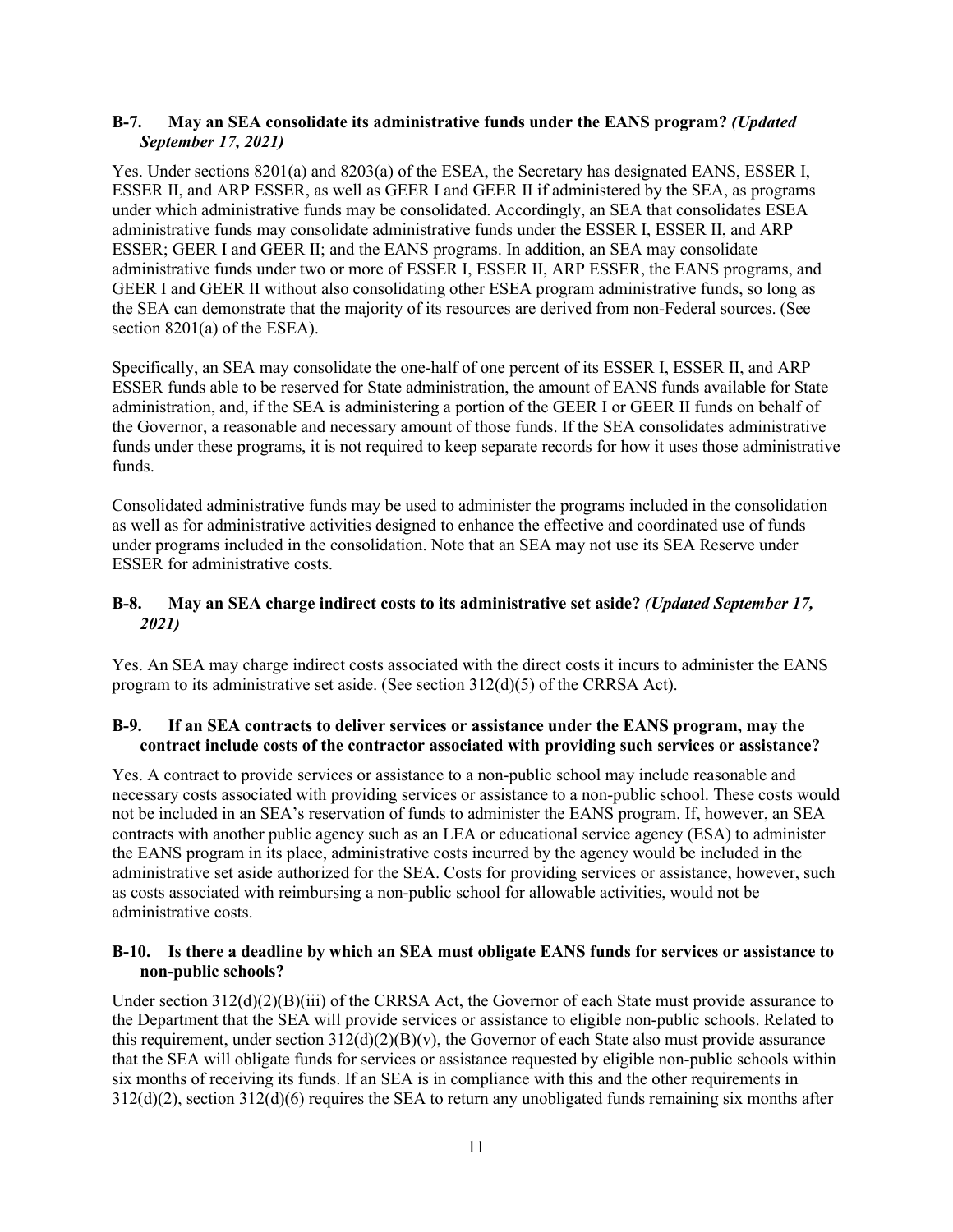receipt to the Governor for authorized uses under the GEER II Fund through the full period of availability.

If, however, an SEA has approved applications from non-public schools but has not obligated the funds to provide services or assistance within the six-month timeline—for example, because of its procurement requirements—it has not timely obligated funds. In this instance, the SEA should continue with its process and provide the services or assistance as described in the approved applications before determining the amount of unobligated funds that would return to the Governor. An SEA that finds itself in this situation should contact the Department within six months of receiving its EANS award to discuss its progress in implementing the program. The SEA should expect to explain the delay, how the SEA is addressing the delay, and when the SEA will be able to obligate the funds.

#### **B-11. What does it mean for an SEA to "obligate" EANS funds?** *(Updated September 17, 2021)*

The regulations at 34 C.F.R. § 76.707 govern when an obligation of Federal funds by an SEA occurs. Specifically, for services or assistance provided through a contract, the obligation is made on the date that the SEA makes a binding written commitment to obtain the services, work, or products. For rental or lease of real or personal property, the obligation is made when the property is first used. An SEA's approval of a non-public school's application for EANS services or assistance does not constitute an obligation of EANS funds.

#### **B-12. Does anything in the CRRSA Act or ARP Act impact deadlines for awarding and obligating ESSER I and GEER I funds under the CARES Act or ESSER II and GEER II funds under the CRRSA Act?** *(Updated September 17, 2021)*

No. The timelines for awarding and obligating ESSER I and GEER I funds under the CARES Act and ESSER II and GEER II funds under the CRRSA Act remain the same. A State has one year from the date it received ESSER I and GEER I funds to award those funds (typically April/May 2021), and has until September 30, 2022, to obligate them (including the Tydings period). Similarly, a State has one year from the date it received ESSER II or GEER II funds to award those funds (typically January/February 2022) and until September 30, 2023, to obligate them (including the Tydings period).

#### **B-13.** *CRRSA EANS ONLY.* **When an SEA reimburses a non-public school directly for allowable costs, when does an obligation of CRRSA EANS funds occur?** *(New September 17, 2021)*

Under 34 C.F.R. § 76.707 an obligation occurs when a binding commitment is made. Where an SEA provides reimbursement directly under CRRSA EANS, there is no binding commitment until the funds are provided to a non-public school. Thus, an obligation does not occur until the reimbursement is made. (But see B-14 for obligations under a contract).

#### **B-14. If an SEA contracts with another entity to implement all or a portion of the EANS program on its behalf, to what extent has the SEA obligated EANS funds?** *(New September 17, 2021)*

An SEA may provide services or assistance (including reimbursements under CRRSA EANS) directly to non-public schools or it may contract with an individual, association, agency (e.g., an LEA or ESA), or organization to provide such services or assistance. (See D-10). As noted in B-11, when an SEA enters into a contract, the obligation occurs on the date the SEA makes a binding written commitment to obtain services (34 C.F.R. § 76.707). Upon the parties executing the contract, the SEA will have obligated the full amount necessary to meet the terms and conditions of the contract, which may include the costs of providing services or assistance and, with respect to the CRRSA EANS program, reimbursements.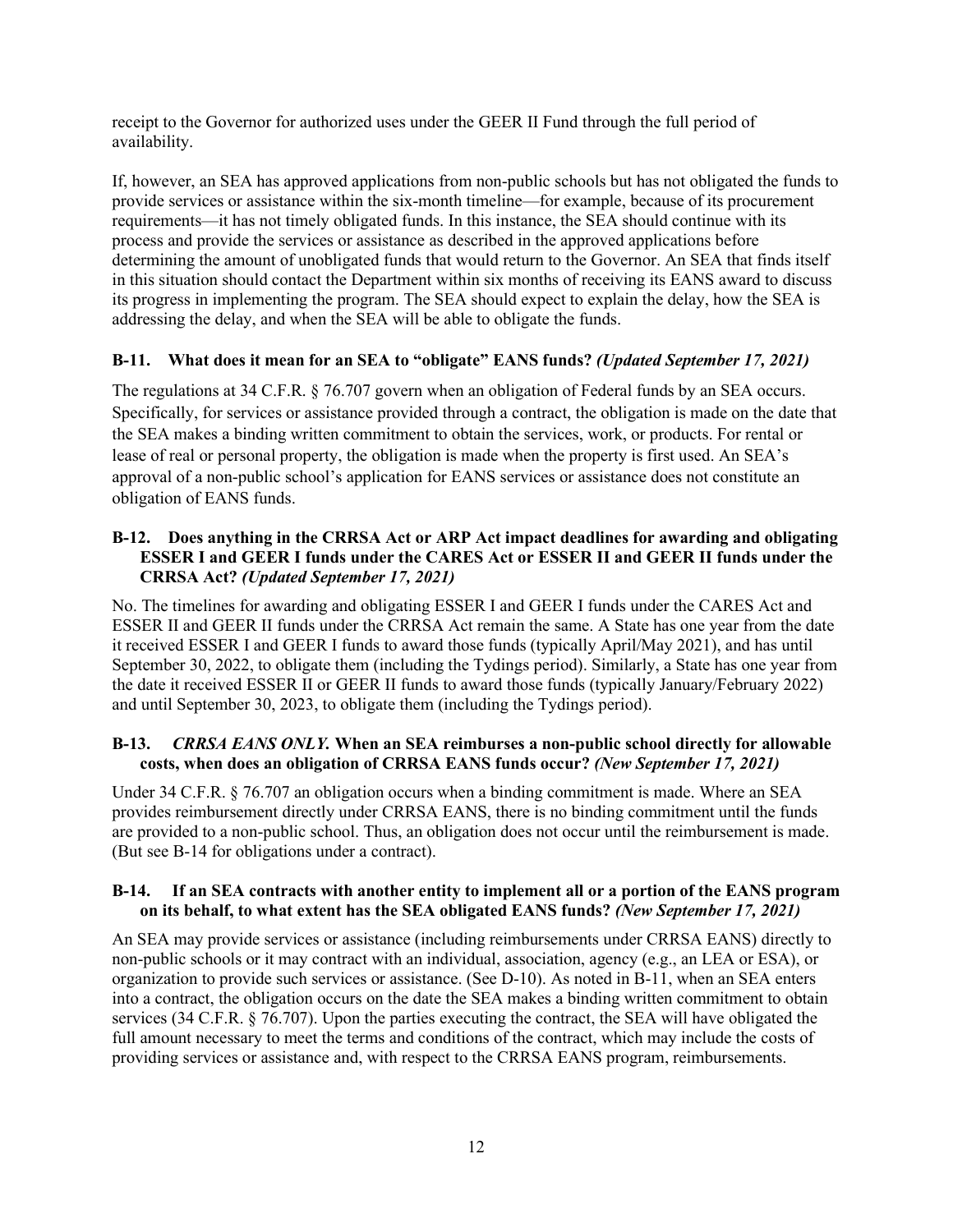In entering into a contract to implement all or a portion of the EANS program, an SEA must ensure that a public agency, such as the SEA or an ESA, maintains control of the funds and administers such funds, services, assistance, materials, equipment, and property. (For more information on public control of funds requirements, see Section E). Accordingly, if an SEA contracts with a private entity, the SEA or other public agency must ensure that it determines the allowability of all costs, including that they are reasonable and necessary for purposes of providing EANS services or assistance and are allowable under section 312(d)(4) of the CRRSA Act.

#### **B-15. What are some practices SEAs are using to facilitate the implementation of CRRSA EANS?** *(New September 17, 2021)*

Examples of general practices some SEAs have proceeded with for implementation of CRRSA EANS include:

- Engaging early in the implementation planning with their State-level non-public school organizations.
- Providing timely and transparent guidance, forms, and information on the SEA's website.
- Recommending that non-public schools indicate additional services or assistance in their application that they would request should more funds become available (e.g., if fewer schools apply than expected).
- Establishing a key point of contact within the SEA for non-public school representatives to ask EANS-related questions.
- Hosting regularly scheduled State "office hours" to provide updates, respond to questions, and provide non-public school officials an opportunity to share ideas with their colleagues about how EANS services or assistance are meeting their needs.
- Soliciting the assistance of available non-public school organizations to disseminate information and responses to frequently asked questions to their member schools.
- Working with State leadership to streamline the procurement process to ensure timely obligation of funds and program implementation.

#### **B-16. May an SEA determine the amount of services or assistance available to individual nonpublic schools prior to knowing the actual number and needs of eligible non-public schools that apply for EANS services or assistance and the amount of their requests?** *(New September 17, 2021)*

In an effort to estimate the amount of services or assistance that might be available to individual nonpublic schools under the EANS program to assist the schools in submitting an application, an SEA might have provided all eligible non-public schools in the State with an "allocation" based on, for example, the number of students enrolled in each school times the per-pupil amount of EANS funds available for services or assistance in the State. To the extent that not all eligible non-public schools submitted an EANS application, the SEA could be left with a significant amount of funds for unrequested services or assistance. Because the EANS program does not prescribe a specific formula for determining services or assistance to individual non-public schools but is dependent upon how many schools apply and the extent of their request for services or assistance commensurate with their needs, an upfront pre-determination of the amount of funds available to provide services or assistance to eligible schools may be useful for planning purposes but does not fully meet the statutory requirements. In other words, an SEA may not artificially limit services or assistance to non-public schools before it knows the extent of interest from non-public schools in the State. To avoid this situation initially, an SEA might estimate the amount of services or assistance available but suggest that a non-public school request additional services or assistance in case additional funds become available. To remedy this situation if it has already occurred, an SEA might consider reopening the application process or contacting participating non-public schools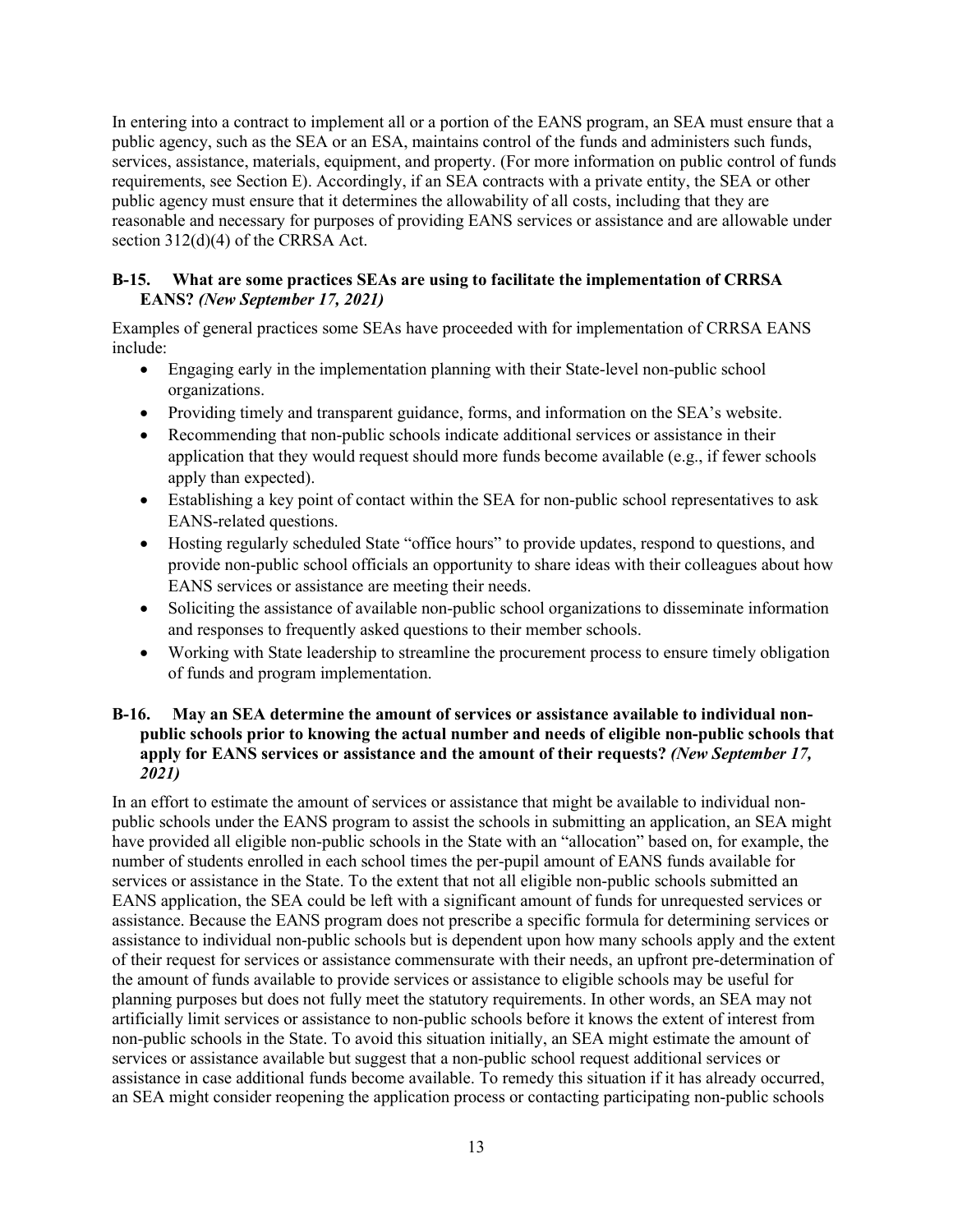to determine if they have additional needs for services or assistance that can be met with the remaining funds.

#### **B-17. If an SEA complies with the requirements in section 312(d)(2) of the CRRSA Act but has unobligated EANS funds remaining six months after receiving such funds, what is a State required to do with those funds?** *(New September 17, 2021)*

To the extent an SEA has complied with the requirements of the EANS program in providing EANS services or assistance to non-public schools and has unobligated funds remaining six months after receiving those funds, the SEA must return the unobligated funds to the Governor. The Governor may use the remaining unobligated EANS funds for any allowable purposes under section 312(c) of the CRSSA Act (i.e., the allowable uses of funds under the GEER II Fund). Prior to returning the unobligated funds, an SEA should contact their EANS Program Officer for additional information and guidance.

### **C. Non-Public School Eligibility, Application, and Identification for Services or Assistance**

#### **C-1. Which non-public schools are eligible to apply for services or assistance under the EANS program?** *(Updated September 17, 2021)*

For purposes of the EANS program, an eligible non-public school is an elementary or secondary school that—

- Is non-profit;<sup>2</sup>
- Is accredited, licensed, or otherwise operates in accordance with State law;
- Was in existence prior to March 13, 2020, the date COVID-19 was declared a national emergency; and
- Did not, and will not, apply for and receive a loan under the Small Business Administration's Paycheck Protection Program (PPP) (15 U.S.C. 636(a)(37)) that is made on or after December 27, 2020. This limitation applies for as long as the non-public school is a participant in the EANS program under the CRRSA Act or the ARP Act. (See C-18 for information regarding non-public schools that apply for but do not receive a PPP loan).

For information regarding additional requirements on which non-public schools may participate in the EANS program, see C-14 (CRRSA EANS) and H-2 (ARP EANS).

#### **C-2. Does a non-public school receive a grant award under the EANS program?** *(Updated September 17, 2021)*

No. A non-public school does not receive a grant award under the EANS program, nor does it receive an allocation of EANS funds. Rather, a non-public school receives services or assistance provided by the SEA as requested in the school's application, to the extent resources are available. (See D-12).

 $<sup>2</sup>$  A for-profit non-public school is not eligible to receive services for its students and teachers under the EANS</sup> program. Section 316(6) of the CRRSA Act defines a "non-public school" as a non-public elementary or secondary school. Section 316(8) of the CRRSA Act incorporates the definitions in section 8101 of the ESEA for any terms not defined in the CRRSA Act. Section 8101(19) and (45) of the ESEA defines "elementary school" and "secondary school," respectively, and specifies that they must be non-profit.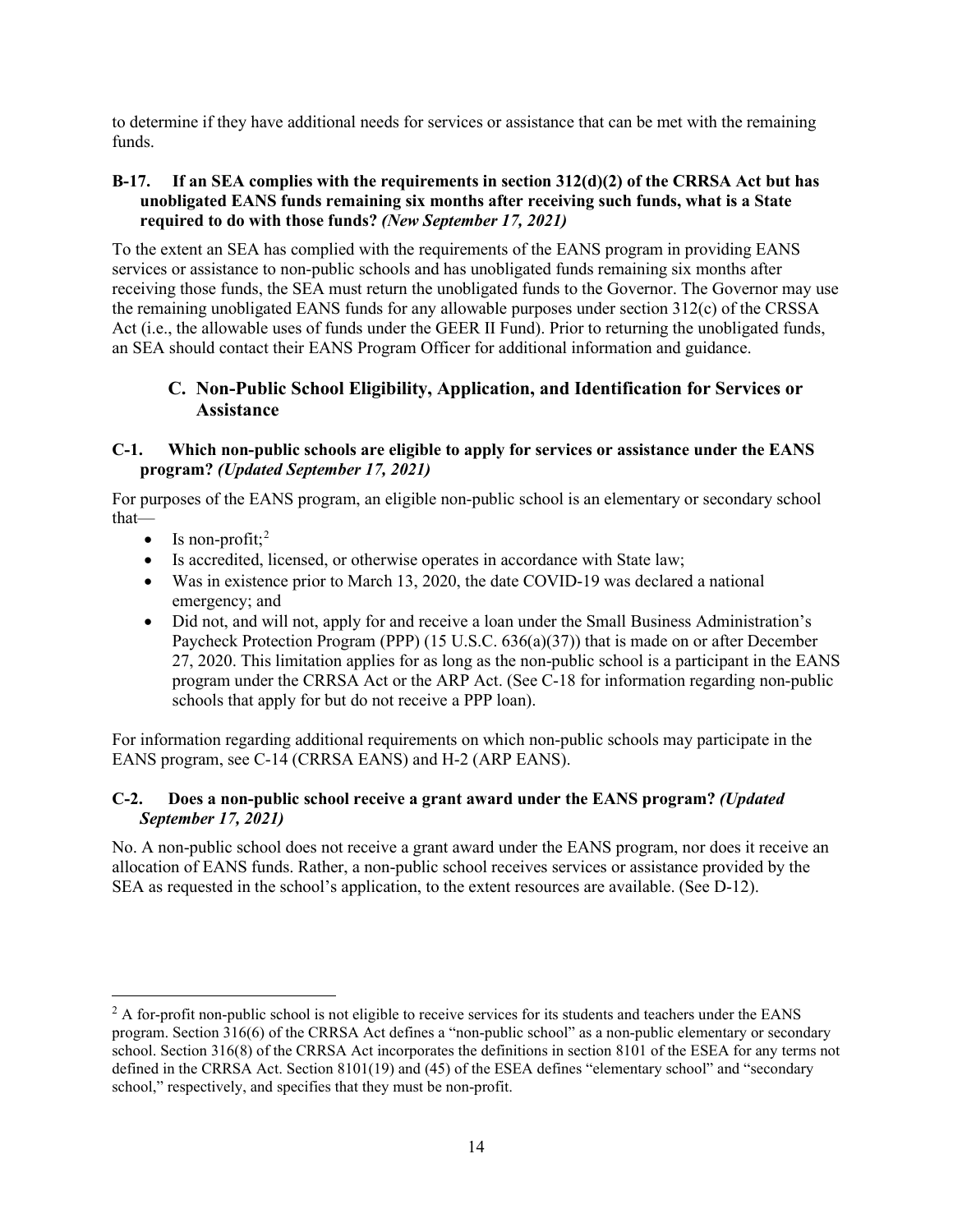#### **C-3. Are eligible non-public schools under the EANS program the same schools that were eligible for equitable services under ESSER?** *(Updated September 17, 2021)*

Not necessarily. In addition to the requirements for eligibility of a non-public school under ESSER, section 312(d)(9) of the CRRSA Act precludes from eligibility a non-public school that applies for and receives a loan under the Small Business Administration's Paycheck Protection Program (PPP) (15 U.S.C. 636(a)(37)) that is made on or after December 27, 2020. In addition, under CRRSA EANS, an SEA must prioritize for services or assistance non-public schools that enroll students from low-income families and are most impacted by the COVID-19 emergency. (See C-14). Under ARP EANS, an SEA may only serve non-public schools that enroll a significant percentage of students from low-income families and are most impacted by the COVID-19 emergency. (See H-2).

#### **C-4. Are faith-based non-public schools eligible to participate in the EANS program?**

Yes. Faith-based non-public schools are eligible to participate in the EANS program to the same extent as other eligible non-public schools. All services or assistance provided under the program must be secular, neutral, and non-ideological.

#### **C-5. Is a non-public school that serves only preschool children eligible to receive services or assistance under the EANS program?**

Not generally. Under the EANS program, in pertinent part, an eligible "non-public school" is a non-public *elementary* school that (A) is accredited, licensed, or otherwise operates in accordance with State law; and (B) was in existence prior to March 13, 2020, the date COVID-19 was declared a national emergency. (Section 316(6) of the CRRSA Act). Under section 8101(19) of the ESEA, incorporated by section 316(8) of the CRRSA Act, an elementary school is a school that provides elementary education, as determined under State law. Therefore, only non-public schools that provide elementary (or secondary) education are eligible for services or assistance under the EANS program. Preschool children who are enrolled in a nonpublic elementary school that receives EANS services or assistance may be served. (See D-4). However, unless State law considers preschool education to be part of elementary education, a stand-alone nonpublic preschool is not eligible for services or assistance under the EANS program.

#### **C-6. May an SEA permit an organization that has governing authority over a group of nonpublic schools to submit an application on behalf of its member schools?**

Yes. An SEA may permit an organization that has governing authority over a group of non-public schools to submit an application on behalf of its member schools. If such an organization applies on behalf of its member schools, it must clearly indicate for which schools it applies and provide supporting data and other information requested in the application for any and all schools for which it applies.

#### **C-7. When must an SEA make the application for services or assistance under the EANS program available to non-public schools?**

An SEA should make the application for services or assistance available to non-public schools as soon as possible but must make it available no later than 30 days after receiving the funds. (See B-2 and B-5).

#### **C-8. What information must an SEA require an eligible non-public school to provide in its application for services or assistance under the EANS program? (***Updated September 17, 2021)*

An SEA may require an eligible non-public school to provide information in an application for services or assistance under the EANS program as the SEA deems reasonable to ensure expedited and timely provision of services or assistance. At a minimum, the SEA must request the following information from an eligible non-public school: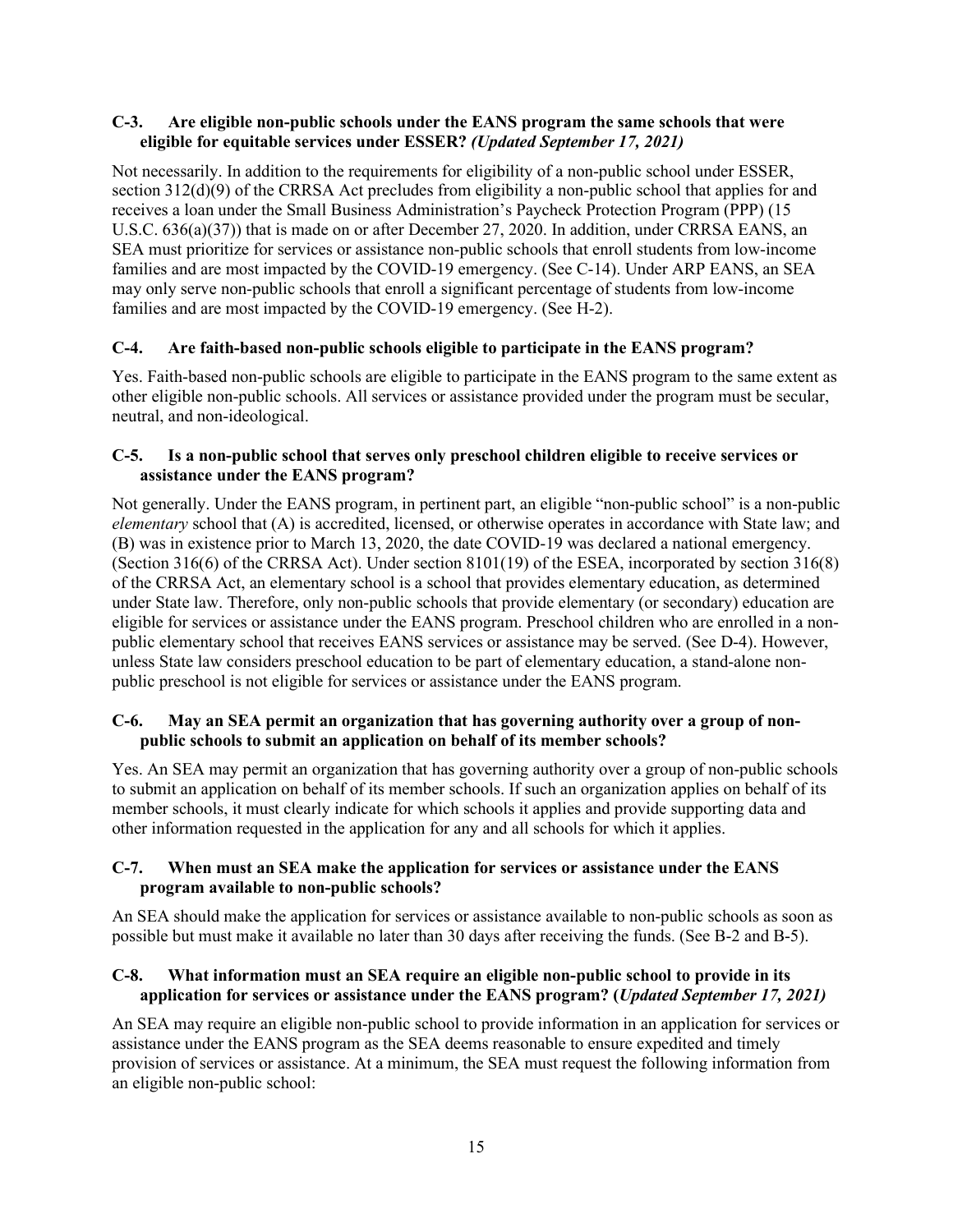- The number and percentage of students from low-income families enrolled in the non-public school in school year (SY) 2019-2020. (See C-11 for CRRSA EANS or H-7 for ARP EANS).
- Information regarding the impact of the COVID-19 emergency on its school so that the SEA may appropriately determine which schools have been most impacted by the COVID-19 emergency. (See C-15 for CRRSA EANS or H-8 for ARP EANS).
- A description of the emergency services or assistance that the non-public school requests be provided by the SEA.
- Whether the non-public school received a loan guaranteed by the Small Business Administration's Paycheck Protection Program (PPP) before December 27, 2020, and the amount of any such loan received.
- An assurance that the non-public school did not, and will not, apply for and receive a PPP loan on or after December 27, 2020. (See C-17 and C-18). The Department does not require an SEA to include any additional information on this assurance.

#### **C-9. What is the difference between an "application" and "consultation"?** *(Updated September 17, 2021)*

A non-public school's application serves a similar purpose as consultation under Federal education programs that require equitable services for non-public school students and teachers. That is, it serves as a non-public school's intent to participate, provides required information such as poverty data and other information an SEA may reasonably require, and identifies COVID-19-related needs of the school. An SEA was permitted to use the Department's sample application template in developing the application non-public schools submitted under the CRRSA EANS program. An SEA may modify and use the sample application template for the ARP EANS program as long as it meets the requirements of the ARP Act.

#### **C-10. Is a non-public school that received a PPP loan prior to December 27, 2020 eligible to receive services or assistance under the EANS program?**

Yes. A non-public school that received a PPP loan prior to December 27, 2020, may receive services or assistance under the EANS program.

#### **C-11.** *CRRSA EANS ONLY.* **What data may an SEA request a non-public school to provide in its application regarding the number and percentage of students from low-income families enrolled in the non-public school in the 2019–2020 school year?** *(Updated September 17, 2021). See section H for ARP EANS.*

The CRRSA Act does not prescribe what poverty data an SEA must request from a non-public school in its application. The statute also does not prescribe the poverty threshold an SEA must use. Accordingly, an SEA has flexibility. Considering the short timeframe, the Department encourages an SEA to allow for the use of existing, generally available poverty data to enable reasonable estimates of a school's lowincome status rather than requiring a new data collection. An SEA may permit data from multiple sources, within the State and even within a non-public school, provided the poverty threshold is consistent across schools. Although an SEA may develop a survey to collect poverty data, the Department discourages surveys because of the length of time they take. Whatever the data source, an SEA must ensure that it does not require a non-public school to provide personally identifiable information about individual students or their families.

To the extent a non-public school has these data available, the following data sources are recommended:

- Available free or reduced-priced lunch data;
- Scholarship or financial assistance data that identify students whose family income does not exceed 185 percent of the 2020 Federal poverty guidelines;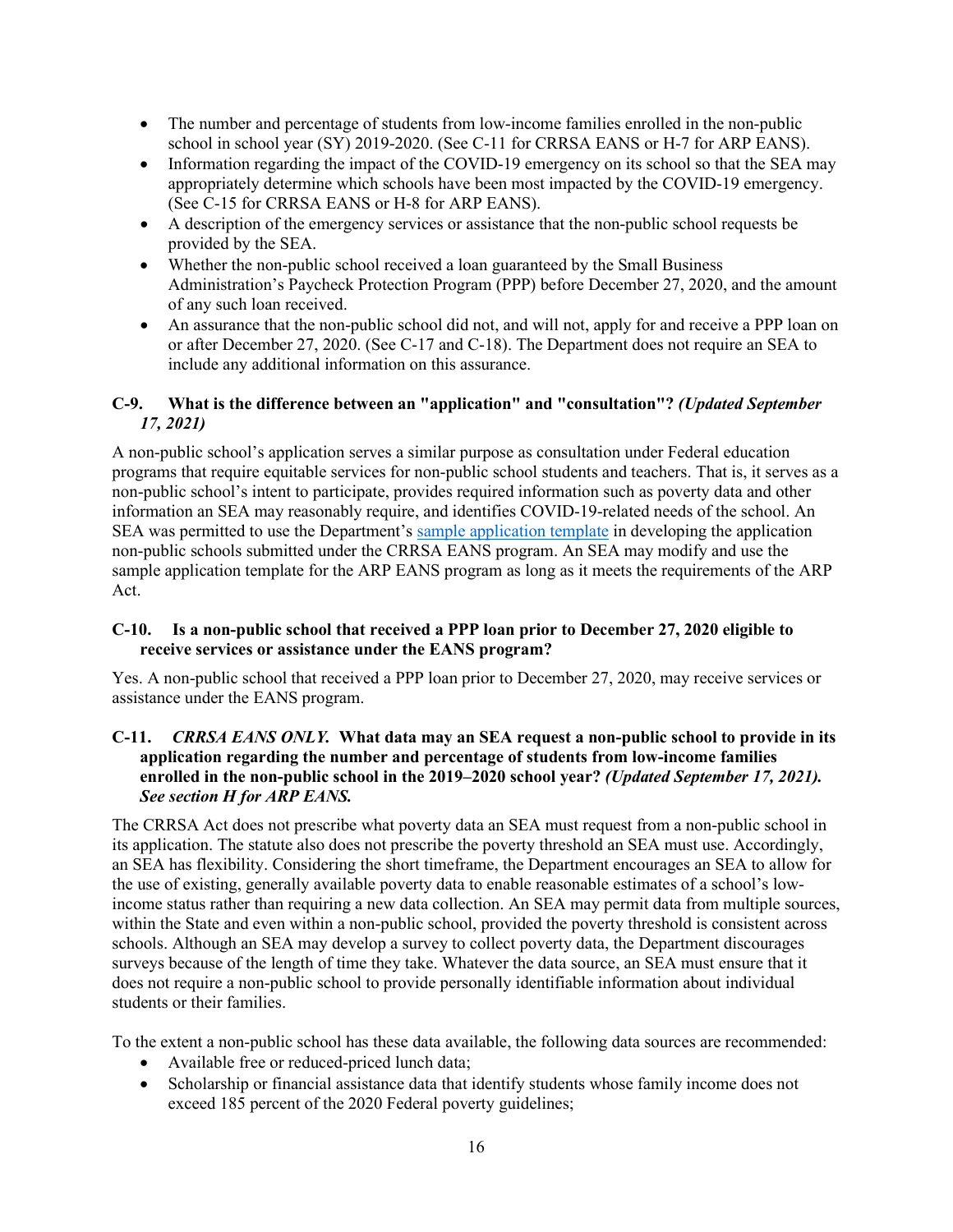- E-Rate data; or
- Other relevant data, such as data that the non-public school has provided to the State for purposes of State or local programs that identify students whose family income does not exceed 185 percent of the 2020 Federal poverty guidelines.

If complete actual data from a particular source are unavailable, data may be extrapolated based on a representative sample.

For non-public schools where such data are not available, the following are potential sources of estimates of the number of students from low-income families:

- Data imputing the number of students from low-income families based on the American Community Survey (ACS) or the Small Area Income and Poverty Estimates (SAIPE) program by the U.S. Census Bureau; or
- Proportionality data: the number of students enrolled in a non-public school who reside in a Title I school attendance area multiplied by the percentage of public school students in that same attendance area who are from low-income families. If the non-public school has students who reside in more than one Title I school attendance area, multiple calculations would be necessary.

#### **C-12. Is there a deadline by which an SEA must require a non-public school to submit its application?**

Although there is no statutory deadline, the Department strongly encourages an SEA to establish and effectively communicate a reasonable deadline for a non-public school to submit its application. For example, an SEA might require applications to be submitted within 30 days of the SEA making the application available in order for the SEA to ensure expedited and timely provision of services or assistance to non-public schools to address educational disruptions. An SEA could extend the deadline, if necessary, as many private schools do not have experience with applications like these and may need more time and assistance to complete them. In addition, establishing a deadline will facilitate the SEA's responsibility to obligate EANS funds within six months of receiving those funds. (See B-10).

#### **C-13. Is there a deadline by which an SEA must approve or deny an application for services or assistance from a non-public school?**

Yes. An SEA should approve or deny an application from a non-public school as soon as possible and must approve or deny no later than 30 days after its receipt. (See G-4 for more information on deadlines).

#### **C-14.** *CRRSA EANS ONLY.* **Must an SEA establish criteria to prioritize non-public schools in approving applications for services or assistance under the CRRSA EANS program?** *See section H for ARP EANS criteria.*

Yes. Under section  $312(d)(3)(C)$  of the CRRSA Act, an SEA must prioritize services or assistance to nonpublic schools that enroll students from low-income families and are most impacted by the COVID-19 emergency. An SEA must consider both factors. In other words, the SEA must have criteria that differentiate among non-public schools based on their enrollment of students from low-income families and the severity of the impact of the COVID-19 emergency on the school. (See C-11 and C-15). The SEA might weight the factors or weight non-public schools based on their strength of meeting the SEA's criteria. An SEA may choose to serve only non-public schools that meet its criteria; or, depending on the EANS funds available and the number of applications it receives, an SEA may also provide services or assistance to non-public schools that the SEA has not prioritized, provided the priority schools receive preference in the amount of services or assistance provided. (See C-15). However an SEA proceeds, it should make its criteria clear to non-public schools so they know the basis on which their application will be evaluated and apply those criteria consistently.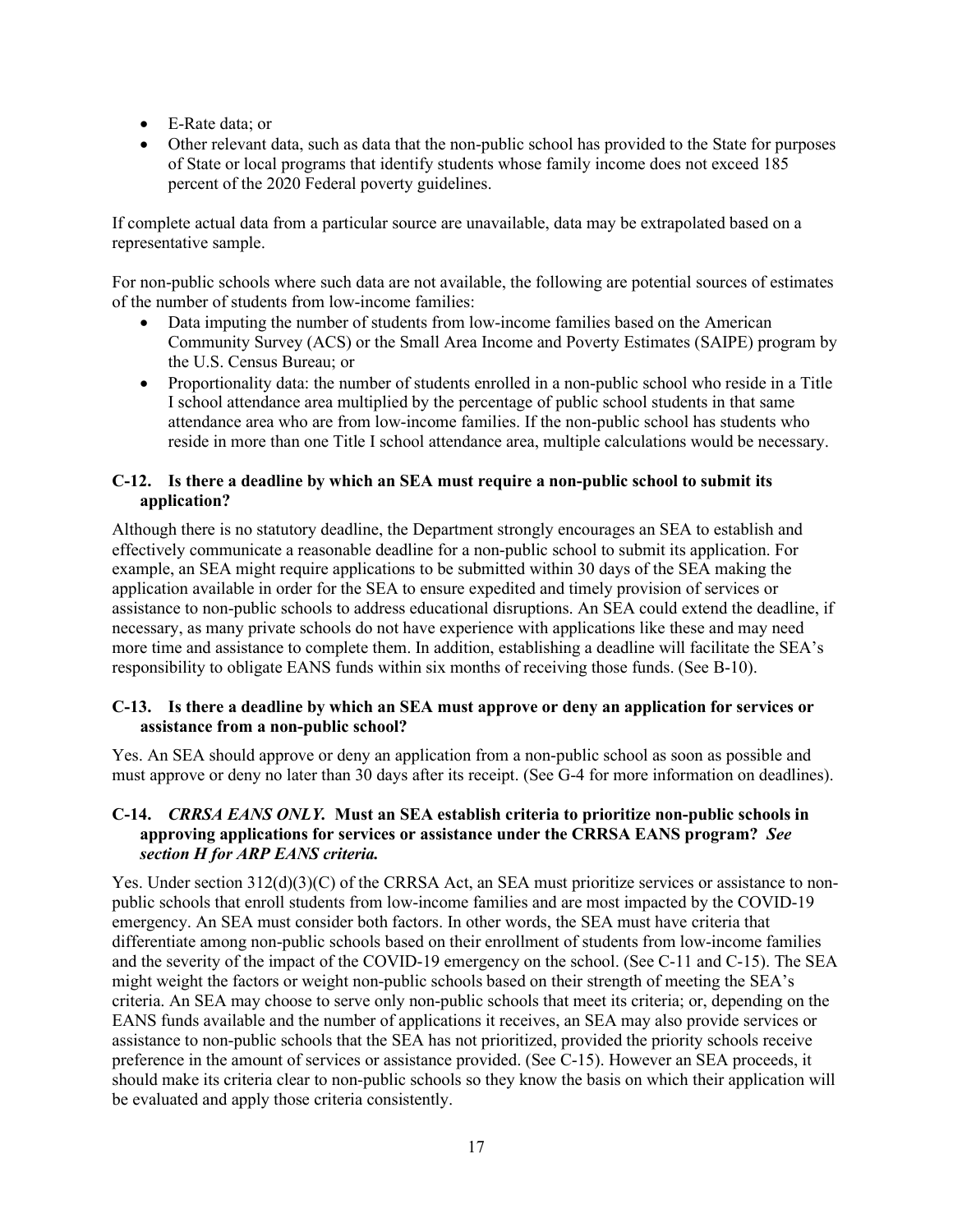#### **C-15.** *CRRSA EANS ONLY.* **What factors might an SEA consider in prioritizing non-public schools to receive services or assistance under the CRRSA EANS program?** *See section H for ARP EANS criteria.*

An SEA generally has flexibility with regard to how it prioritizes non-public schools to receive services or assistance under the CRRSA EANS program; however, the statute requires an SEA to target lowincome schools and schools most impacted by the COVID-19 emergency. With respect to poverty, an SEA might target those non-public schools that enroll significant numbers or percentages of students from low-income families (e.g., whose family income does not exceed 185 percent of the 2020 Federal poverty guidelines) or meet a minimum threshold of students from low-income families. The SEA might also consider poverty bands, prioritizing schools in the highest bands first. Factors that an SEA might consider in determining non-public schools that are most impacted by the COVID-19 emergency include but are not limited to: (1) rate of community infection; (2) number of COVID-19-related deaths per capita; (3) loss of tuition revenue due to decrease in enrollment; (4) lack of capacity to provide remote learning due to insufficient technological support; and (5) data documenting the extent of learning loss or the social, emotional, or mental health impact attributable to the disruption of instruction caused by the COVID-19 emergency.

An SEA has flexibility to consider other factors in prioritizing non-public schools. For example, an SEA might consider the extent to which a non-public school serves low-income children with unmet needs and did not receive equitable services under a CARES Act program. An SEA might also take information regarding receipt or forgiveness of a PPP loan prior to December 27, 2020, into account in prioritizing services or assistance for non-public schools.

#### **C-16. How does an SEA determine what services or assistance to provide to individual non-public schools?** *(Updated September 17, 2021)*

An SEA should make every effort, consistent with available funding and applicable requirements, to provide the full range of services or assistance requested by each eligible non-public school in its application. However, until an SEA knows how many non-public schools apply for services or assistance under the EANS program, it may not be possible for the SEA to precisely determine the type or quantity of services or assistance to provide to an individual non-public school. As a result, the SEA may need to confer with eligible non-public schools with approved applications to determine what services or assistance the SEA will provide based on the services or assistance requested in each non-public school's application and the amount of EANS funds available for providing services or assistance to the school. An SEA should communicate, as soon as possible, the services or assistance available to each non-public school.

The EANS statute does not prescribe how an SEA distributes services or assistance among schools; accordingly, an SEA has flexibility. To determine the amount of EANS funds available to provide services or assistance to individual non-public schools, an SEA might divide the total funds available by the total enrollment in non-public schools with an approved application to obtain a per-pupil amount. The SEA would then multiply that per-pupil amount by the enrollment in an individual non-public school to determine the amount of services or assistance the SEA can provide to that school. Please note that such an approach would not be appropriate prior to an SEA's determining which non-public schools will participate in the EANS program; otherwise, such approach would artificially limit the amount of services or assistance available to participating non-public schools before the SEA knows the extent of interest from non-public schools in the State. (See B-16).

For CRRSA EANS, if an SEA intends to serve both priority and non-priority non-public schools, this methodology would not sufficiently target priority schools because non-priority schools would be treated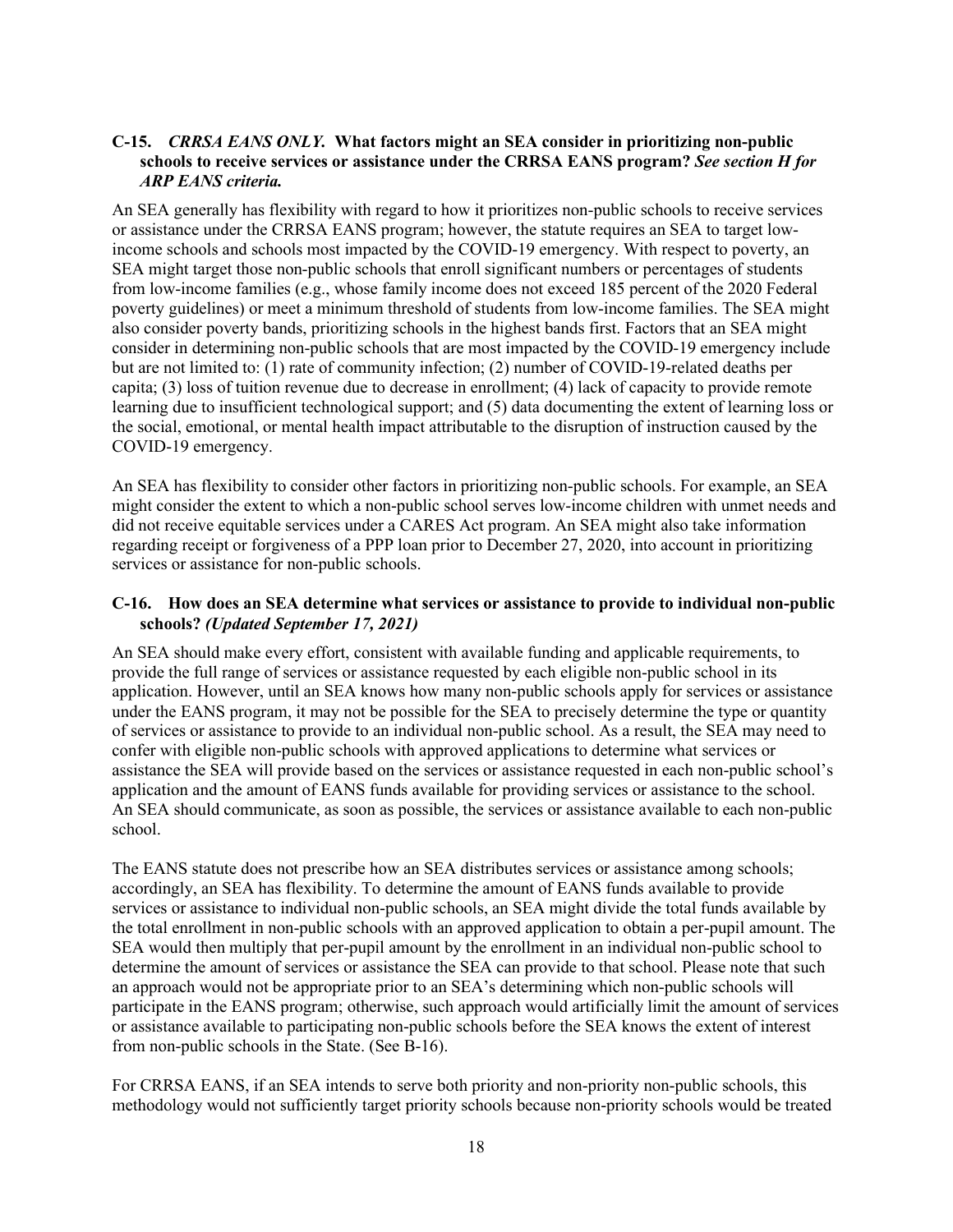equivalently in the distribution of services or assistance. Alternatively, an SEA might calculate the funds available for services or assistance in individual non-public schools giving greater weight to poverty and measures that quantify the impact of the COVID-19 emergency. Such a methodology could be used to target priority non-public schools before non-priority schools. These examples are illustrative and other approaches are allowable. Whatever method an SEA chooses, it should be objective, transparent, and applied consistently among non-public schools in the State.

For ARP EANS, an SEA does not have the issue of differentiating services or assistance among priority and non-priority non-public schools. The SEA may, however, differentiate services or assistance among eligible non-public schools on the basis of poverty or need to address the impact of COVID-19.

#### **C-17. If a non-public school's application for services or assistance under the EANS program is denied, may the non-public school apply for a loan under the Paycheck Protection Program (PPP)?**

The PPP is administered by the Small Business Administration and is governed by its requirements and timelines. However, there is nothing in the CRRSA Act that would preclude a non-public school whose application for services or assistance under the EANS program is denied from then applying for a PPP loan on or after December 27, 2020.

#### **C-18. If a non-public school applies for a PPP loan and is denied a loan, may it apply for services or assistance under the EANS program?**

Yes. A non-public school that applies for a PPP loan on or after December 27, 2020, but does not receive funds under the PPP, may apply for services or assistance under the EANS program, as long as the nonpublic school meets the requirements and deadlines of the SEA.

#### **C-19. If an SEA denies an application from a non-public school, is there an appeal or complaint process?** *(Updated September 17, 2021)*

The CRRSA and ARP Acts do not require an SEA to have a process by which a non-public school may appeal a denial of its application for services or assistance under the EANS program. However, an SEA may choose to establish such a process or may be required under State law or procedures to provide appropriate due process. The CRRSA and ARP Acts similarly do not require an SEA to establish a process to receive complaints from non-public schools regarding EANS. An SEA, however, may wish to use its regular complaint process to resolve complaints under EANS.

# **D. Services or Assistance to Non-Public Schools**

#### **D-1. What types of services or assistance may a non-public school receive?** *(Updated September 17, 2021)*

A non-public school may apply to receive services and assistance from the SEA or its contractors to address educational disruptions resulting from the COVID-19 emergency for:

- Supplies to sanitize, disinfect, and clean school facilities (see D-3).
- Personal protective equipment (PPE).
- Improving ventilation systems, including windows or portable air purification systems.
- Training and professional development for staff on sanitization, the use of PPE, and minimizing the spread of infectious diseases.
- Physical barriers to facilitate social distancing.
- Other materials, supplies, or equipment recommended by the CDC for reopening and operation of school facilities to effectively maintain health and safety.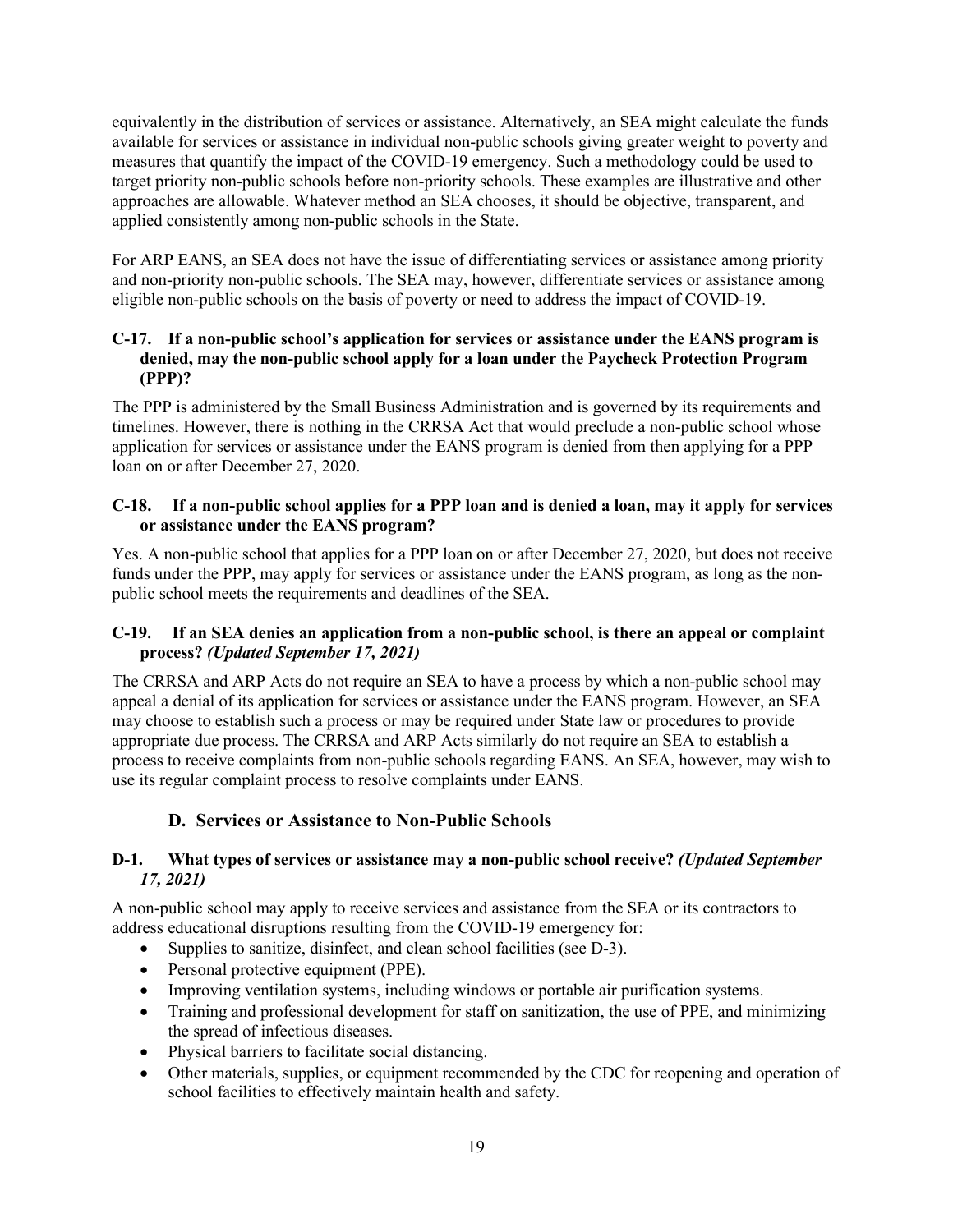- Expanding capacity to administer coronavirus testing to effectively monitor and suppress the virus.
- Educational technology (including hardware, software, connectivity, assistive technology, and adaptive equipment) to assist students, educators, and other staff with remote or hybrid learning.
- Redeveloping instructional plans, including curriculum development, for remote or hybrid learning, or to address learning loss.
- Leasing sites or spaces to ensure safe social distancing.
- Reasonable transportation costs.
- Initiating and maintaining education and support services or assistance for remote or hybrid learning or to address learning loss.

(See section 312(d)(4) of the CRRSA Act).

**Please Note**: Under CRRSA EANS, reimbursement is allowed for the expenses of any services or assistance described above that a non-public school incurred on or after March 13, 2020, except for services or assistance described in D-8. (See section 312(d)(4)(M) of the CRRSA Act). Under ARP EANS, reimbursements are prohibited for any non-public school. (See section 2002(b) of the ARP Act).

#### **D-2. What other factors must an SEA consider when determining the allowability of services or assistance for non-public schools?**

To be allowable, an expenditure must be consistent with the cost principles in the Uniform Administrative Requirements, Cost Principles, and Audit Requirements for Federal Awards (Uniform Guidance), 2 C.F.R. Part 200, including the requirement that a cost be necessary and reasonable for performance of the Federal award. Under 2 C.F.R. § 200.404, "[a] cost is reasonable if, in its nature and amount, it does not exceed that which would be incurred by a prudent person under the circumstances prevailing at the time the decision was made to incur the cost."

#### **D-3. Are services for sanitizing, disinfecting, and cleaning school facilities an allowable use of EANS funds?**

No. Section 312(d)(4)(A) of the CRRSA Act specifically authorizes a non-public school to request "supplies to sanitize, disinfect, and clean school facilities." This authority does not extend to contracting with a vendor to perform the cleaning. If a non-public school has contracted for cleaning and seeks reimbursement, an SEA may reimburse it for the cost of supplies but not for the full cleaning contract.

#### **D-4. May preschool children receive services or assistance under the EANS program?**

If preschool children are enrolled in an eligible non-public elementary school that receives services or assistance under the EANS program, preschool children and their teachers may receive allowable services. However, unless State law considers preschool education to be part of elementary education, preschool children enrolled in a stand-alone non-public preschool may not receive services or assistance under the EANS program. (See C-5).

#### **D-5. Must an SEA provide the ability for non-public schools to request any of the allowable services or assistance, or may the SEA choose which services or assistance it will offer to nonpublic schools?** *(Updated September 17, 2021)*

Section 312(d)(4) of the CRRSA Act permits a non-public school receiving services or assistance under the EANS program to use those services or assistance to address educational disruptions resulting from the COVID-19 emergency for any of the activities listed in paragraphs (A) through (M) of that section. An SEA may not restrict a non-public school's ability to request any authorized services or assistance. The SEA may, however, need to negotiate the services or assistance it will provide based on the State's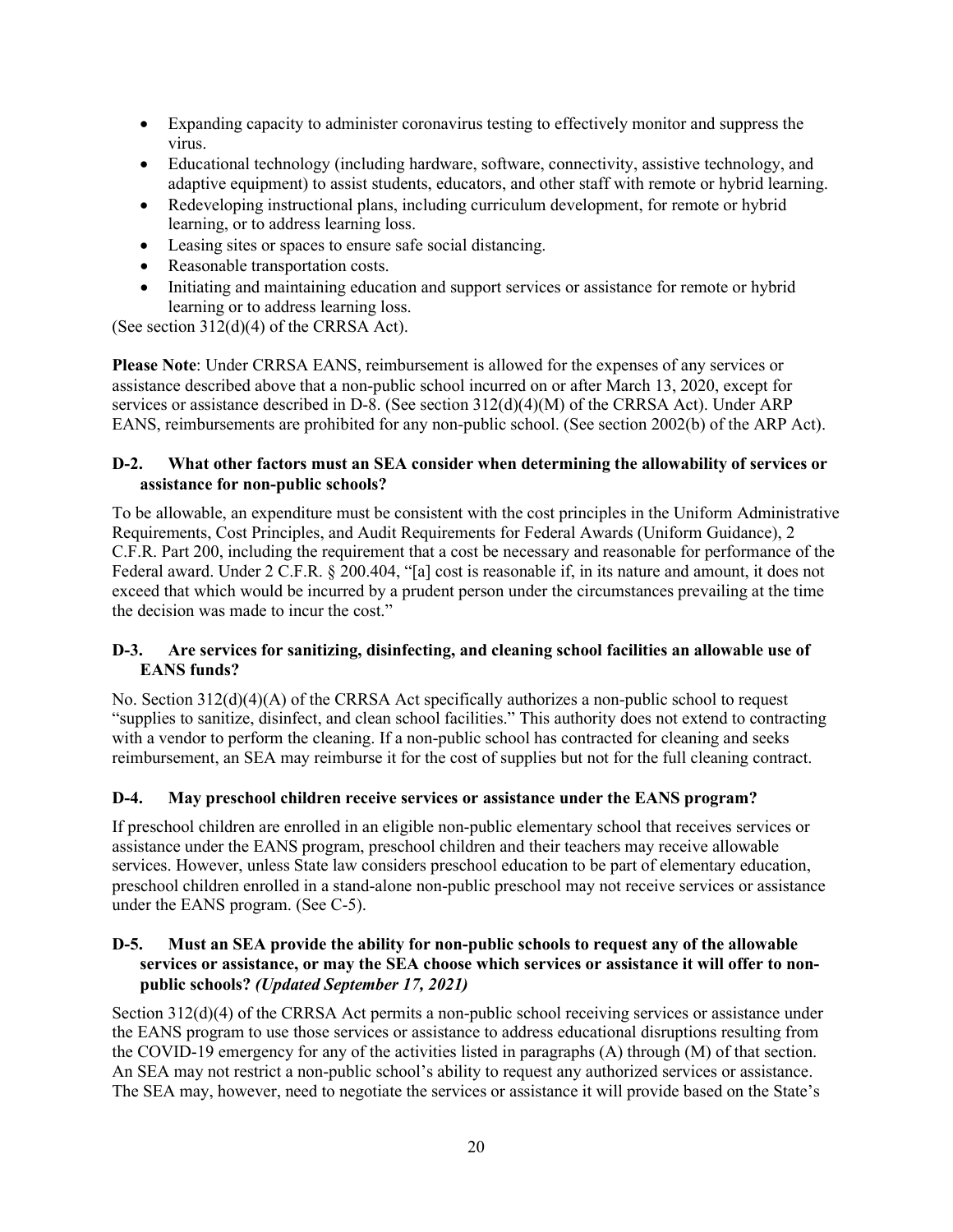procurement requirements, the amount of EANS funds available for providing such services or assistance to the school, or other reasons. (See C-16). At the same time, such negotiations must ensure that those schools that the SEA has prioritized, based on the number of children from low-income families and the impact from the COVID-19 emergency, are not precluded from participation. (See C-14 and C-15). Note that reimbursements are not allowable under ARP EANS for any non-public school. (See H-1).

#### **D-6. May EANS funds be used to pay the salaries of non-public school teachers or other staff?**

EANS funds may not be used to provide funds to non-public schools to cover payroll. Under section 312(d)(7) of the CRRSA Act, a public agency must control funds for services or assistance provided to non-public school students and teachers under the EANS program. However, an SEA may contract with a teacher at a non-public school directly to provide secular, neutral, and non-ideological services outside of the teacher's contractual obligation with the non-public school. The non-public school teacher must be employed by the SEA or another public entity for EANS purposes outside of the time he or she is employed by the non-public school, and the non-public school teacher must be under the direct supervision of the SEA or other public entity with respect to all EANS activities. Also, an SEA may contract with a vendor to provide staff, such as nurses or teachers, who will provide services in nonpublic schools. The contract must be under the control and supervision of the SEA or another public entity.

#### **D-7.** *CRRSA EANS ONLY.* **May a non-public school request reimbursement for COVID-19 related expenses under the CRRSA EANS program?** *(Updated September 17, 2021)*

Yes. Under the CRRSA EANS program, a non-public school may request reimbursement in its application for expenses it has incurred or will incur for most allowable services or assistance, including those obtained through a contract with a vendor. (See D-1). An SEA may reimburse a non-public school only for expenses for allowable services or assistance under section 312(d)(4)(M) that it incurred on or after March 13, 2020, to prevent, prepare for, and respond to the COVID-19 emergency that have not already been reimbursed with Federal funds, including PPP. Reimbursement under the CRRSA EANS program does not make a non-public school a recipient of Federal financial assistance. (See D-12). With respect to a request in a non-public school's application for reimbursement of future services or assistance, the SEA should have a process in place to review the requested services or assistance to ensure that they are necessary, reasonable, and allowable under the CRRSA Act, and approve reimbursement to the non-public school. Procedures for processing reimbursements, including the timing and frequency, are at the SEA's discretion but should be clearly communicated to non-public school applicants.

To maintain control over the CRRSA EANS funds, the SEA must ensure that the non-public school's expenditures are allowable expenses, that the non-public school has sufficient documentation supporting such expenditures, such as paid invoices, that the school actually received the services or assistance related to those expenditures, and that the SEA or another public agency gains title to materials, equipment, and property for which it provides reimbursement. For example, if a non-public school purchased laptops for students and teachers to facilitate online learning, the SEA may use CRRSA EANS funds to purchase those laptops from the non-public school, thereby also obtaining title for the laptops from the non-public school. Provided these conditions are met, the SEA may continue to allow the laptops to be used by non-public school students and teachers. Please see H-1 for information regarding the prohibition of reimbursements under the ARP EANS program for any non-public school.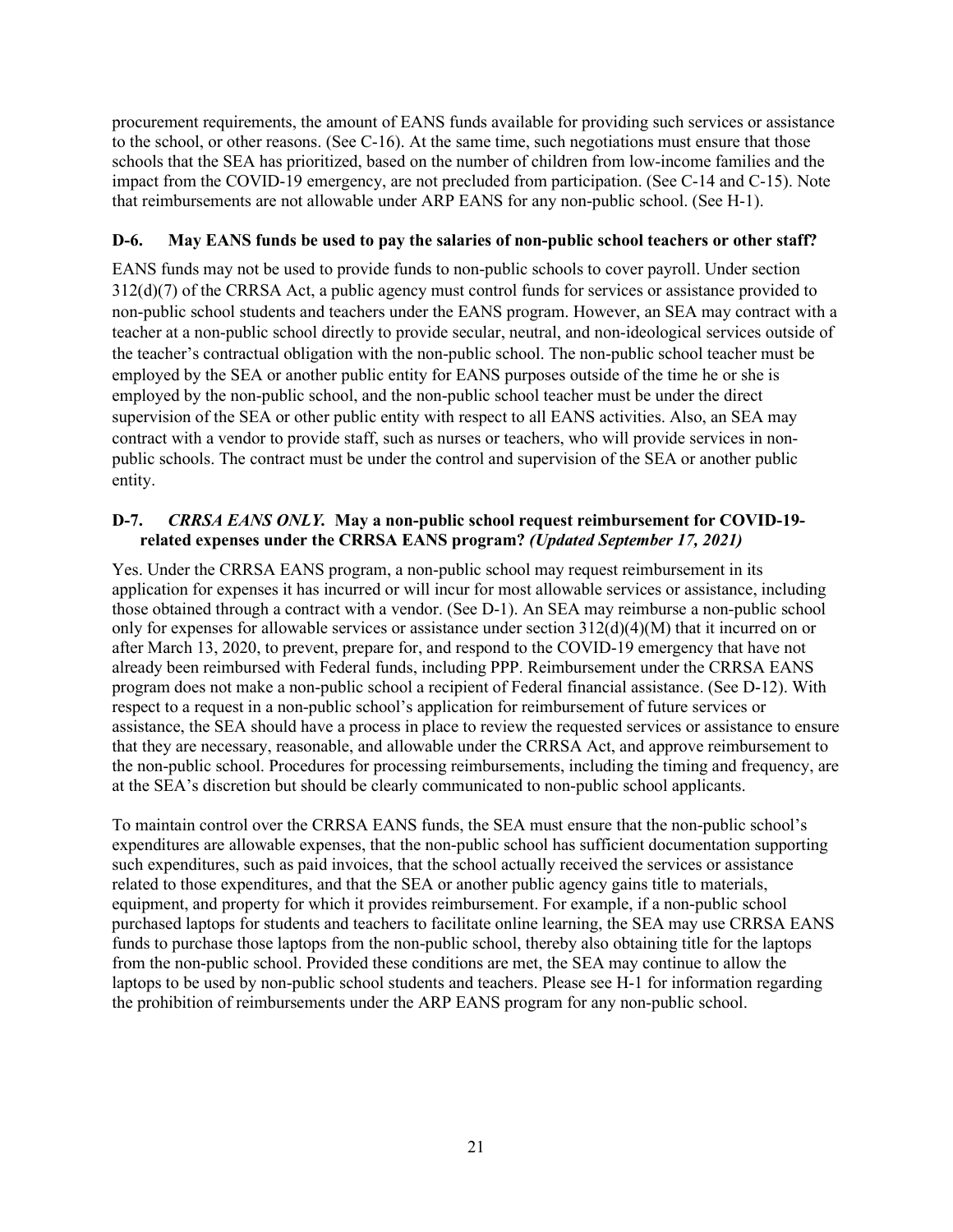#### **D-8.** *CRRSA EANS ONLY.* **Are there otherwise allowable expenses for services or assistance for which an SEA may not reimburse a non-public school?**

Yes. Although an SEA may provide the services or assistance listed below directly to a non-public school or through a contract with an individual, association, agency, or organization under the EANS program (see D-1), the SEA may not reimburse a non-public school for:

- Improvements to ventilation systems (including windows), except for portable air purification systems, which may be reimbursed.
- Any expenses reimbursed through a loan guaranteed under the PPP  $(15 \text{ U.S.C. } 636(a))$  prior to December 27, 2020.
- Staff training and professional development on sanitization, the use of PPE, and minimizing the spread of COVID-19.
- Redeveloping instructional plans, including curriculum development, for remote or hybrid learning or to address learning loss.
- Initiating and maintaining education and support services or assistance for remote or hybrid learning or to address learning loss.

(Section 312(d)(4)(M)).

#### **D-9. May an SEA subgrant EANS funds to an LEA, ESA, or other entity to provide services or assistance to a non-public school?**

No. Under 34 C.F.R. § 76.50(c), an SEA may not subgrant funds under a formula-grant program unless there is express authority to do so. There is no express authority to subgrant EANS funds in the CRRSA Act.

#### **D-10. May an SEA contract with another entity to provide services or assistance to non-public schools?**

Yes. An SEA may provide services or assistance (including reimbursements) directly to non-public schools or it may contract with an individual, association, agency (e.g., an LEA or ESA), or organization to provide such services or assistance. Under this authority, an SEA may contract to administer the entirety of the EANS program, consistent with the SEA's procurement procedures*.* However, the individual, association, agency, or organization must be independent of the non-public schools receiving the services or assistance. Any contract must be under the control and supervision of the SEA or another public agency. (Section 312(d)(7)(B) of the CRRSA Act).

#### **D-11. If a non-public school is receiving equitable services under a CARES Act program, do the services or assistance provided under the EANS program need to be different?**

No. The services provided to a non-public school under the EANS program may be the same as, or similar to, the equitable services the non-public school is receiving or has received under a CARES Act program. However, the services or assistance must be in addition to what was provided under a CARES Act program. Under the EANS program, services or assistance to non-public schools include those authorized services in section 312(d)(4) of the CRRSA Act (see D-1), nearly all of which are also authorized equitable services under the CARES Act programs.

#### **D-12. Does receiving services or assistance under the EANS program make a non-public school a "recipient of Federal financial assistance"?**

No. Under the EANS program, a Governor is the recipient of Federal financial assistance and is responsible for ensuring that the SEA administers the EANS program in accordance with applicable laws, including civil rights laws. Section 312(d)(7)(A) of the CRRSA Act requires a public agency (e.g., the SEA) to control and administer EANS funds and keep title to materials, equipment, and property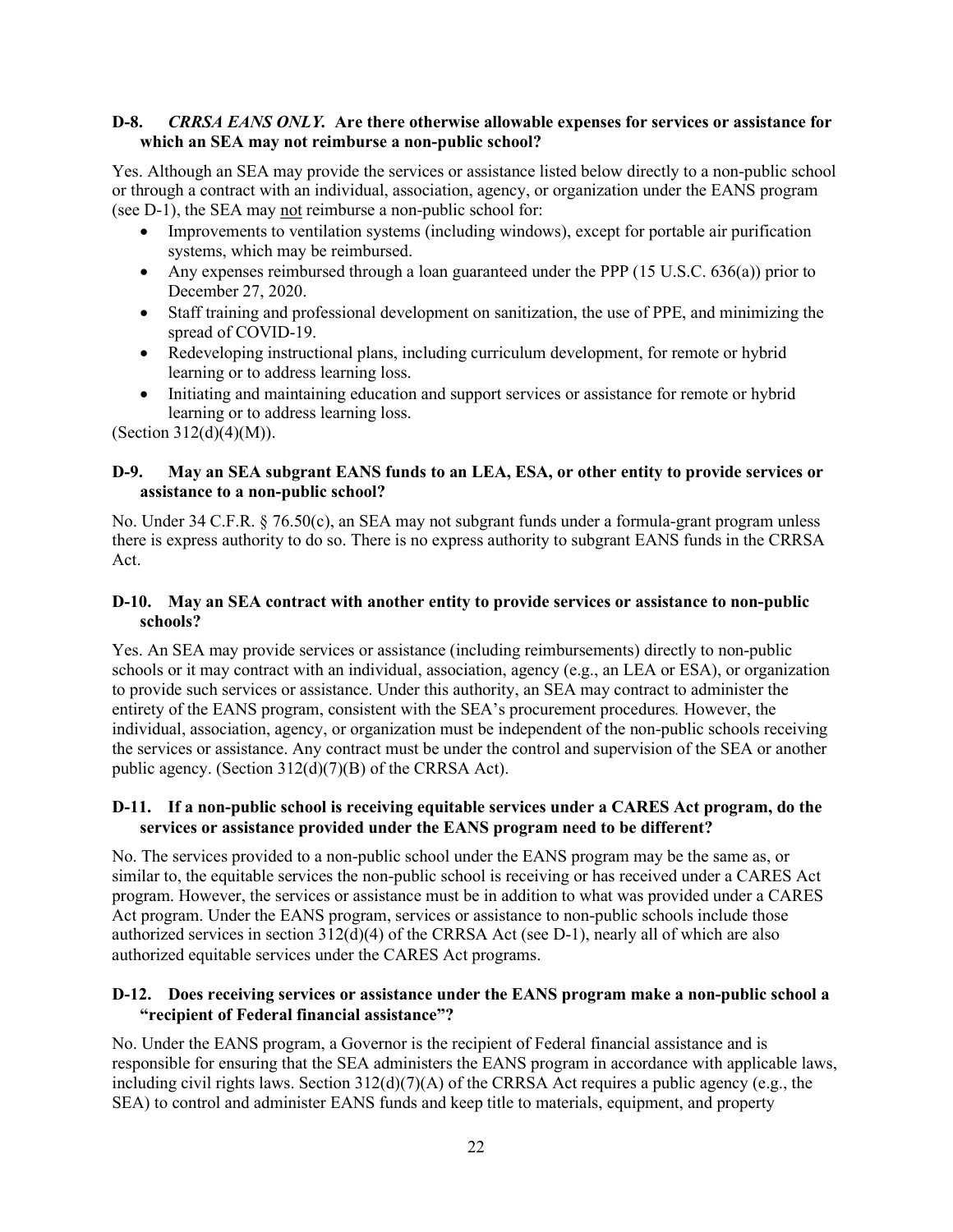purchased with the funds. A non-public school whose students and teachers receive services or assistance under the EANS program, even if such services or assistance are delivered through reimbursement, is not a "recipient of Federal financial assistance." As a result, certain Federal requirements that apply to a recipient of Federal financial assistance are not directly applicable to a non-public school whose students or teachers receive services or assistance under the program, unless the school receives Federal financial assistance for other purposes. Accordingly, non-public schools do not need a data universal numbering system (DUNS) number or to be registered in the System for Award Management (SAM) for purposes of the EANS program.

#### **D-13.** *CRRSA EANS ONLY.* **May an SEA contract with a vendor that enables the creation, management, and accounting of online spending accounts for the reimbursement of supplies and services under the CRRSA EANS program?** *(New September 17, 2021)*

Yes. As described more fully in D-10, under the CRRSA EANS program an SEA may provide services or assistance through a contract. An online spending account model generally consists of a web-based platform operated by a contractor that enables a non-public school to identify approved vendors from which it may obtain services or assistance. A non-public school then uses the online platform to submit information regarding the goods and services purchased, including supporting documentation such as invoices. As with all reimbursements, as part of this process, the SEA must ensure that the non-public school's expenditures are allowable expenses, that the non-public school has sufficient documentation supporting such expenditures (e.g., paid invoices), that the school actually received the services or assistance related to those expenditures, and that the SEA or another public agency gains title to materials, equipment, and property for which it provides reimbursement.

#### **D-14.** *CRRSA EANS ONLY.* **May a non-public school receive reimbursement for future purchases under the CRRSA EANS program?** *(New September 17, 2021)*

An SEA may reimburse a non-public school directly for allowable services or assistance made from March 13, 2020, through the six-month obligation period for the CRRSA EANS program. An obligation of CRRSA EANS funds occurs when the reimbursement is made; therefore, any reimbursement directly by an SEA must also be made within the six-month obligation period. In making the purchases for allowable services or assistance for which it seeks reimbursement, a non-public school may use its own procurement process. (See B-14 for reimbursement under a contract).

#### **D-15. May EANS funds be used to pay for the installation of equipment or supplies purchased with EANS funds?** *(New September 17, 2021)*

Yes. To the extent the purchase of supplies or equipment is allowable under the EANS program, EANS funds may be used to pay the costs of installation as long as the SEA can do so consistent with other applicable requirements. Section  $312(d)(7)$  of the CRRSA Act, for example, requires an SEA or another public agency to keep title to materials, equipment and property purchased with EANS funds and the public agency must administer such materials, equipment, and property. Additionally, 34 C.F.R. § 76.661 requires that equipment and supplies purchased with EANS funds must be able to be removed from a non-public school without remodeling the non-public school facility. Moreover, under 34 C.F.R. § 76.662, an SEA is prohibited from using EANS funds for construction. (See E-2).

#### **D-16. May an SEA use EANS funds to pay for the installation of equipment or supplies purchased by a non-public school for purposes of improving its ventilation system?** *(New September 17, 2021)*

Yes. EANS funds generally may only be used for the costs of installation of supplies or equipment that is otherwise allowable and not for installation of supplies or equipment that is not otherwise allowable. However, because section 312(d)(4)(C) of the CRRSA Act authorizes the use of funds for improving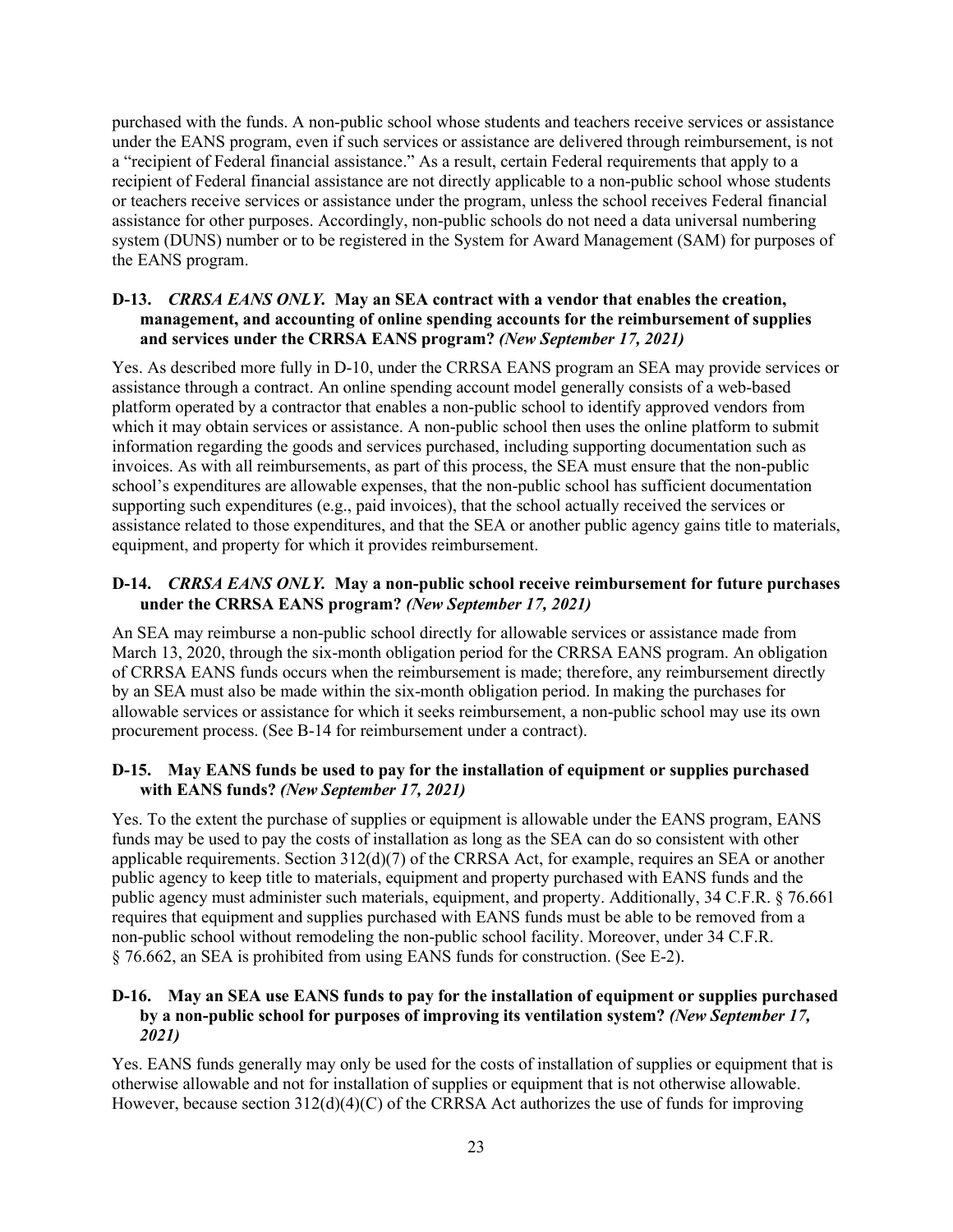ventilation systems, an SEA may use EANS funds to install supplies or equipment that are otherwise unallowable as long as such supplies or equipment are needed to improve a non-public school's ventilation system. For example, as noted in E-2, purchasing new windows for a non-public school using EANS funds would be inconsistent with the public control of funds requirements in section 312(d)(7) of the CRRSA Act and 34 C.F.R. § 76.661. However, to the extent a non-public school uses its own funds to purchase new windows for the purpose of improving ventilation (e.g., replacing windows that do not open with ones that do), an SEA may use EANS funds for the installation of such windows.

## **E. Public Control of Funds**

#### **E-1. Must a public agency maintain control of EANS funds used to provide services or assistance to a non-public school?**

Yes. Control of funds for services or assistance provided to a non-public school under the EANS program and title to materials, equipment and property purchased with such funds, must be in a public agency, and a public agency must administer such funds, materials, equipment, and property. In addition, services for a non-public school must be provided by a public agency directly or through contract with another public or private entity. To maintain control of EANS funds, an SEA must maintain records of the equipment and supplies it has provided to each non-public school.

Reimbursements by an SEA to a non-public school for allowable expenses are allowable for CRRSA EANS only under section 312(d)(4)(M) of the CRRSA Act. To maintain control over the EANS funds it uses to reimburse a non-public school, an SEA must ensure that the non-public school's expenditures are allowable expenses, that the non-public school has sufficient documentation supporting such expenditures, such as paid invoices, that the school actually received the services or assistance related to those expenditures, and that the SEA or another public agency gains title to materials, equipment, and property for which it provides reimbursement. (See D-7).

#### **E-2. How can an SEA maintain control of services or assistance for allowable activities that might affect the infrastructure of a non-public school?**

Section 312(d)(4)(C) of the CRRSA Act authorizes a non-public school to request services or assistance under the EANS program for "improving ventilation systems, including windows or portable air purification systems to ensure healthy air in the non-public school." That authority, however, is tempered by several other provisions. Section 312(d)(7) of the CRRSA Act, for example, requires an SEA or another public agency to keep title to materials, equipment and property purchased with EANS funds and the public agency must administer such materials, equipment, and property. Moreover, 34 C.F.R. § 76.661 requires that equipment and supplies purchased with EANS funds must be able to be removed from a non-public school without remodeling the non-public school facility. Clearly, a portable air purification system could meet these requirements because an SEA could keep title and it could be removed when no longer needed without remodeling the non-public school facility. A ventilation system that is installed and becomes a capital improvement in a non-public school, however, would not meet these requirements. Similarly, new windows would not be permissible, but repairing old windows to facilitate air flow could be allowable. In sum, whether this particular authorized activity is allowable depends on the attendant circumstances.

#### **E-3. How may an SEA meet the requirement to retain title to property, equipment, and supplies purchased with EANS funds?** *(New September 17, 2021)*

Section 312(d)(7)(A) of the CRRSA Act requires a public agency to control EANS funds for services or assistance provided to a non-public school, and retain title to materials, equipment, and property purchased with such funds. (For purposes of the EANS program, property, equipment, and supplies are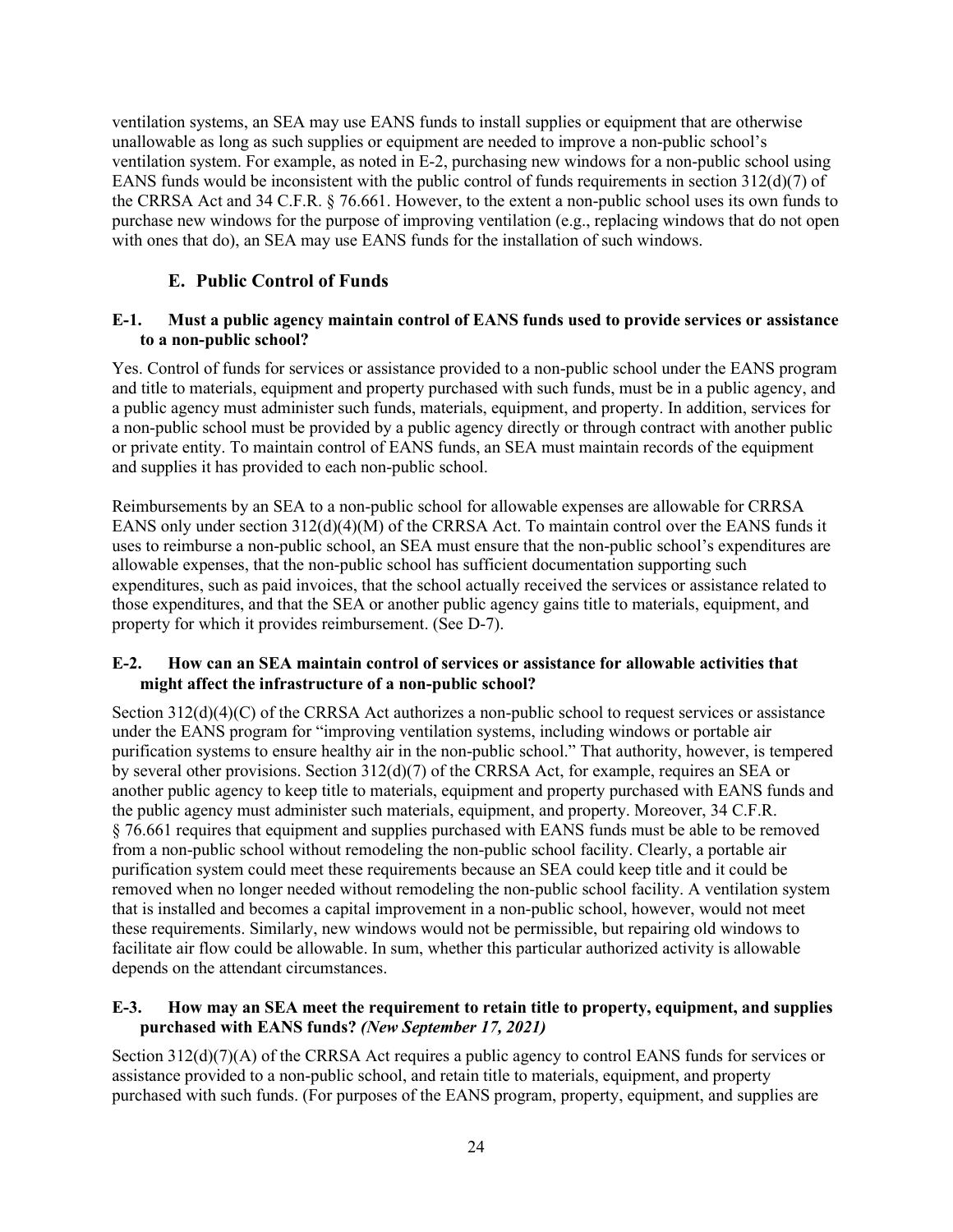defined at 2 C.F.R. § 200.1). These requirements for public control of EANS funds and title to property, equipment, and supplies purchased with EANS funds apply whether an SEA is providing services or assistance directly, through a contract, or through reimbursement.

With respect to property, equipment, and some tangible supplies—e.g., laptops—retaining title is clear; the public agency owns the property, equipment or supplies that it provides to non-public schools for their use during the period of performance of the EANS program. Retaining title is not as clear, however, with respect to consumable tangible supplies—e.g., personal protective equipment (PPE) or cleaning supplies—that are available for a short duration, after which they are consumed. In this case, retaining documentation that the public agency provided such consumable supplies to a given non-public school would be sufficient to meet the public control requirement. If such supplies are not consumed during the period of performance of the EANS program, a public agency must retrieve them for other allowable uses. (See F-1). With respect to a software license, for example, although such license does not have a physical presence, it has value and can be "owned" and controlled by a public agency.

# **F. Fiscal Requirements**

#### **F-1. For how long are the services or assistance provided to a non-public school available?** *(Updated September 17, 2021)*

Equipment and supplies purchased with EANS funds for students and teachers in a non-public school may be used for the authorized purposes of the EANS program during the period of performance (i.e., through September 30, 2023, for CRRSA EANS and September 30, 2024, for ARP EANS) or until the equipment and supplies are no longer needed for the purposes of the EANS program (see 34 C.F.R.  $§ 76.661(b); 2 C.F.R. §§ 200.313(a)(1), (c)(1) and 200.314(a)).$ 

In general, once equipment and supplies are no longer needed for purposes of the EANS program, an SEA must remove them from the private school.  $(34 \text{ C.F.R.} \text{ § } 76.661(d)(1))$ . After equipment and supplies are no longer needed for the purposes of the EANS program, the SEA may continue to use the equipment and supplies in the non-public school to the extent they are needed for other allowable purposes under another Federal education program, such as the ESEA or the Individuals with Disabilities Education Act (IDEA). (See 2 C.F.R. § 200.313(c)). In that case, the SEA must retain title to, and maintain administrative control over, the equipment and supplies or transfer title and control to another public agency such as an LEA providing equitable services under another Federal education program.

# **F-2. Must a State maintain effort to receive EANS funds?** *(Updated September 17, 2021)*

Yes, under the CRRSA EANS program. Under section 317 of the CRRSA Act, a State receiving funds under GEER II, ESSER II, or the CRRSA EANS program must provide an assurance that the State will maintain support for elementary and secondary education and higher education in fiscal year 2022 at least at the proportional levels of the State's support for elementary and secondary education and higher education relative to the State's overall spending, averaged over fiscal years 2017, 2018, and 2019.

There are no maintenance of effort (MOE) requirements applicable to the ARP EANS program.

Please see the Department's FAQs on MOE for more information.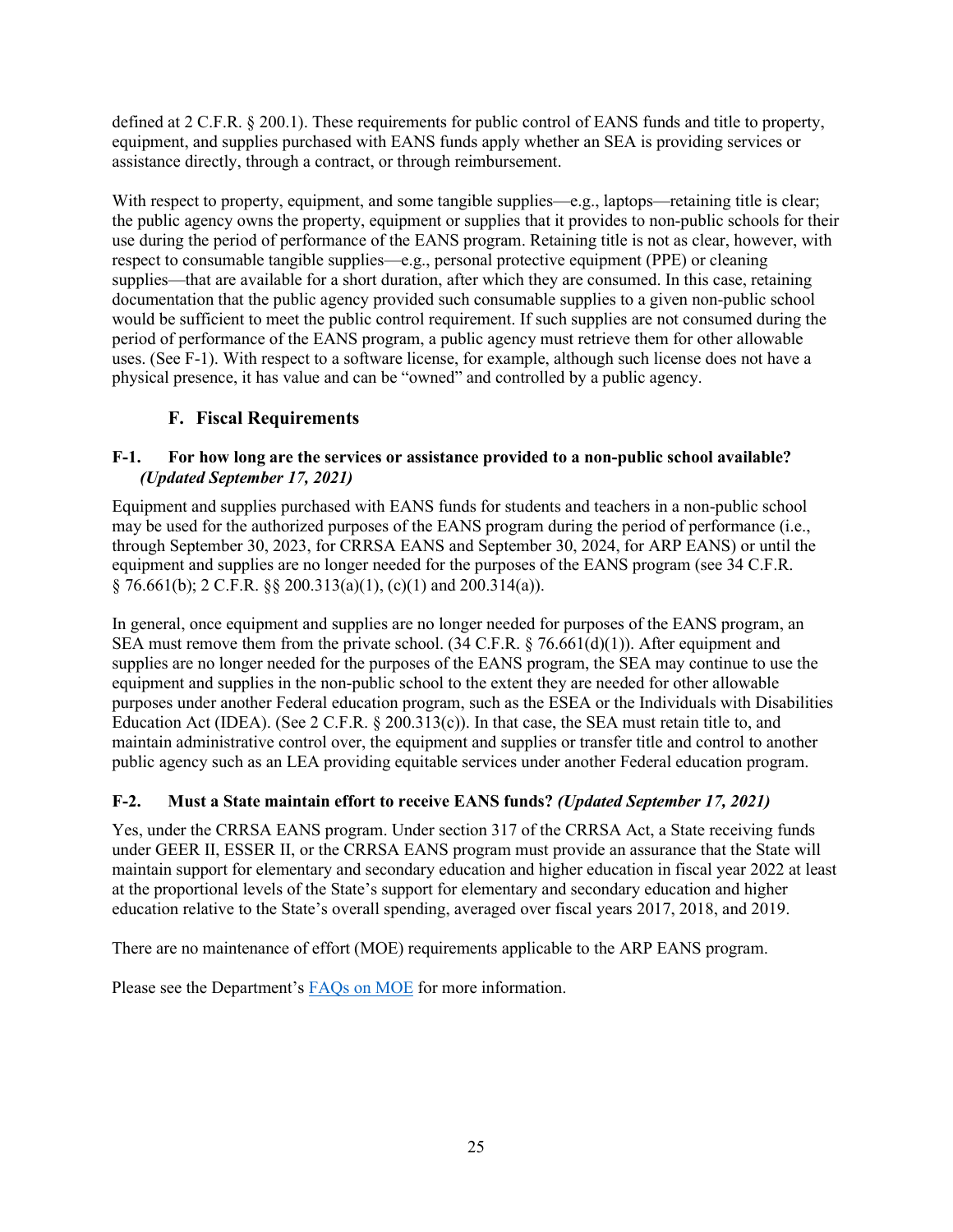# **G. Reporting Requirements and Timeline**

#### **G-1. Are there specific reporting requirements for the EANS program?**

Yes. Each State must comply with all reporting requirements, including those in Section 15011 of the CARES Act that are satisfied through the Federal Funding Accountability and Transparency Act (FFATA) reporting. The Secretary may require additional reporting in the future. (See also 2 C.F.R. §§ 200.327-200.329).

#### **G-2. What information must an SEA report under FFATA for the EANS program?**

An SEA must report through the FFATA Subaward Reporting System (FSRS) any action obligating \$30,000 or more (effective November 12, 2020) in EANS funds that falls under the definition of a subaward. A subaward under the EANS program is an award made by an SEA to a subrecipient for the subrecipient to carry out part of the EANS program. A subaward may be provided through any form of legal agreement, including an agreement that the SEA considers a contract. Because most of the services or assistance provided to non-public schools under the EANS program will likely be through contracts, it is necessary to examine the nature of the agreement to determine whether the SEA has made a subaward and thus must report it in FSRS. In determining whether an agreement between an SEA and another non-Federal entity casts the non-Federal entity as a subrecipient or a contractor, the substance of the relationship is more important than the form of the agreement for FFATA reporting purposes. Guidance on making subrecipient versus contractor determinations is set out in 2 C.F.R. § 200.331.

An agreement does not need to meet each of the characteristics called out in 2 C.F.R. § 200.331 for the non-Federal entity to be a subrecipient or a contractor. For example, it is likely that, given the very nature of the EANS program and the type of authorized activities, a contractor would rarely, if ever, provide services or assistance that are ancillary to the operation of the EANS program. Rather, the contractor would provide services or assistance that are the essence of the program—e.g., supplies to sanitize, disinfect, and clean school facilities; personal protective equipment; portable air purification systems; physical barriers to facilitate social distancing; educational technology, including hardware, software, connectivity, assistive technology, and adaptive equipment. Moreover, the SEA, rather than the contractor, would determine the nature of the services or assistance to be provided to specific non-public schools. Under these circumstances, the agreement would likely not be a subaward and thus would not need to be reported in FSRS. On the other hand, an SEA might enter into an agreement with a non-Federal entity to carry out a summer school program to address learning loss in a non-public school. If under the agreement the non-Federal entity determines, for example, who is eligible to receive services, has its performance measured in relation to whether objectives of the EANS program are met, and has responsibility for programmatic decision-making, the agreement would likely be a subaward and must be reported in accordance with FFATA in FSRS. If an SEA contracts with an entity to only provide goods or services that enable the SEA to carry out activities to administer the program, the expenditures would not be considered a subaward and would not need to be reported in FSRS. For example, an SEA might contract to receive support with the review of applications.

If you need further assistance, please contact your State mailbox at [State].oese@ed.gov.

#### **G-3. Will the Department monitor an SEA's implementation of the EANS program?**

The Department will conduct ongoing monitoring of all EANS programs. Grantees should also be prepared for reviews from other entities such as the Office of Inspector General and State auditors.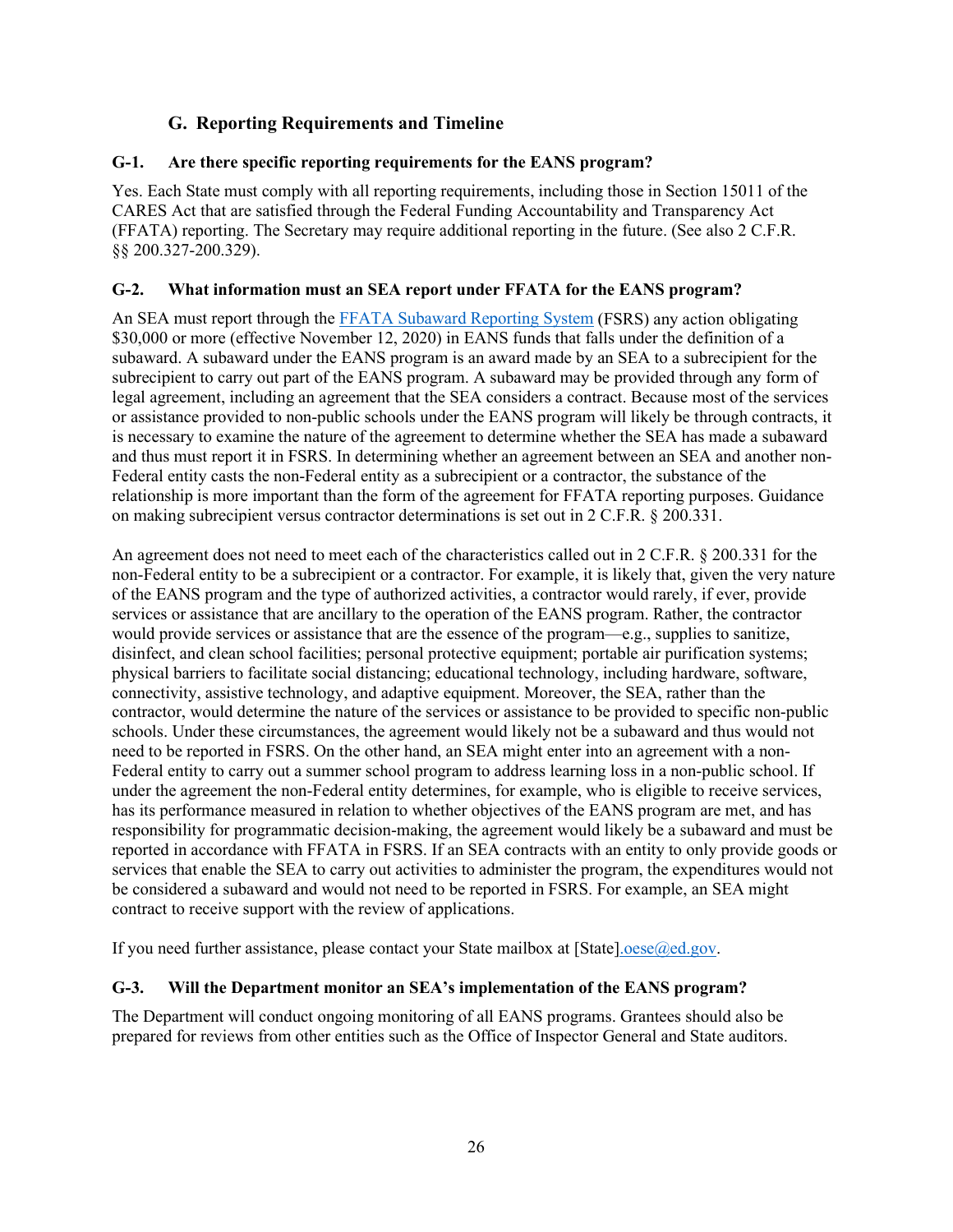### **G-4. What are the significant deadlines associated with the EANS program?** *(Updated September 17, 2021)*

Please see the table below.

| <b>Action</b>             | <b>Deadline</b>                                                         |
|---------------------------|-------------------------------------------------------------------------|
| Make Applications         | Promptly and no later than 30 days after the SEA receives the EANS      |
| Available to Non-Public   | funds                                                                   |
| Schools*                  |                                                                         |
| Submission of Non-Public  | To be established by the SEA (e.g., the Department encourages 30        |
| School Applications*      | days)                                                                   |
| Approve or Deny           | Promptly and no later than 30 days after receiving the application from |
| Applications*             | a non-public school                                                     |
| Obligate EANS Funds*      | Within 6 months of the SEA receiving EANS funds (See B-10)              |
|                           | SEA consults with U.S. Department of Education; unobligated EANS        |
| Unobligated EANS Funds*   | funds can be used for GEER II activities after 6-month obligation       |
|                           | period ends (See B-10) and through the full period of availability.     |
| FFATA Reporting*          | Monthly                                                                 |
| Annual Reporting*         | <b>TBD</b>                                                              |
| Maintenance of Effort     | Spring 2023                                                             |
| Reporting under the CRRSA |                                                                         |
| Act only                  |                                                                         |
| Period of Availability of | Through September 30, 2023 (including the Tydings period)               |
| <b>CRRSA EANS Funds</b>   |                                                                         |
| Period of Availability of | Through September 30, 2024 (including the Tydings period)               |
| <b>ARP EANS Funds</b>     |                                                                         |

# **SEA EANS Timeline**

\*Applies to both CRSSA EANS and ARP EANS

# **H. ARP EANS Requirements** *(New September 17, 2021)*

#### **H-1. What provisions of CRRSA EANS apply to ARP EANS?**

The ARP Act extends the EANS program authorized under section 312(d) of the CRRSA Act. Accordingly, with two exceptions, the requirements of ARP EANS are the same as those in section 312(d) of the CRRSA Act. The two exceptions are: (1) an SEA may only provide services or assistance under the ARP EANS program to non-public schools that enroll a significant percentage of students from low-income families and are most impacted by the COVID-19 emergency; and (2) an SEA may not use ARP EANS funds to reimburse any non-public school as authorized under section 312(d)(4)(M) of the CRRSA Act.

On July 9, 2021, the Department posted on its website final requirements for the ARP EANS program to (1) make clear that, with the exceptions noted above, the requirements under the CRRSA EANS program apply to the ARP EANS program and (2) establish guidelines to determine that a non-public school enrolls a significant percentage of students from low-income families and is most impacted by the COVID-19 emergency. The final requirements were subsequently published in the *Federal Register* at https://www.federalregister.gov/d/2021-14862.

As noted in B-10, the Governor of each State must provide assurance to the Department that the SEA will provide services or assistance to eligible non-public schools and that the SEA will obligate funds for services or assistance requested by eligible non-public schools within six months of receiving its funds. If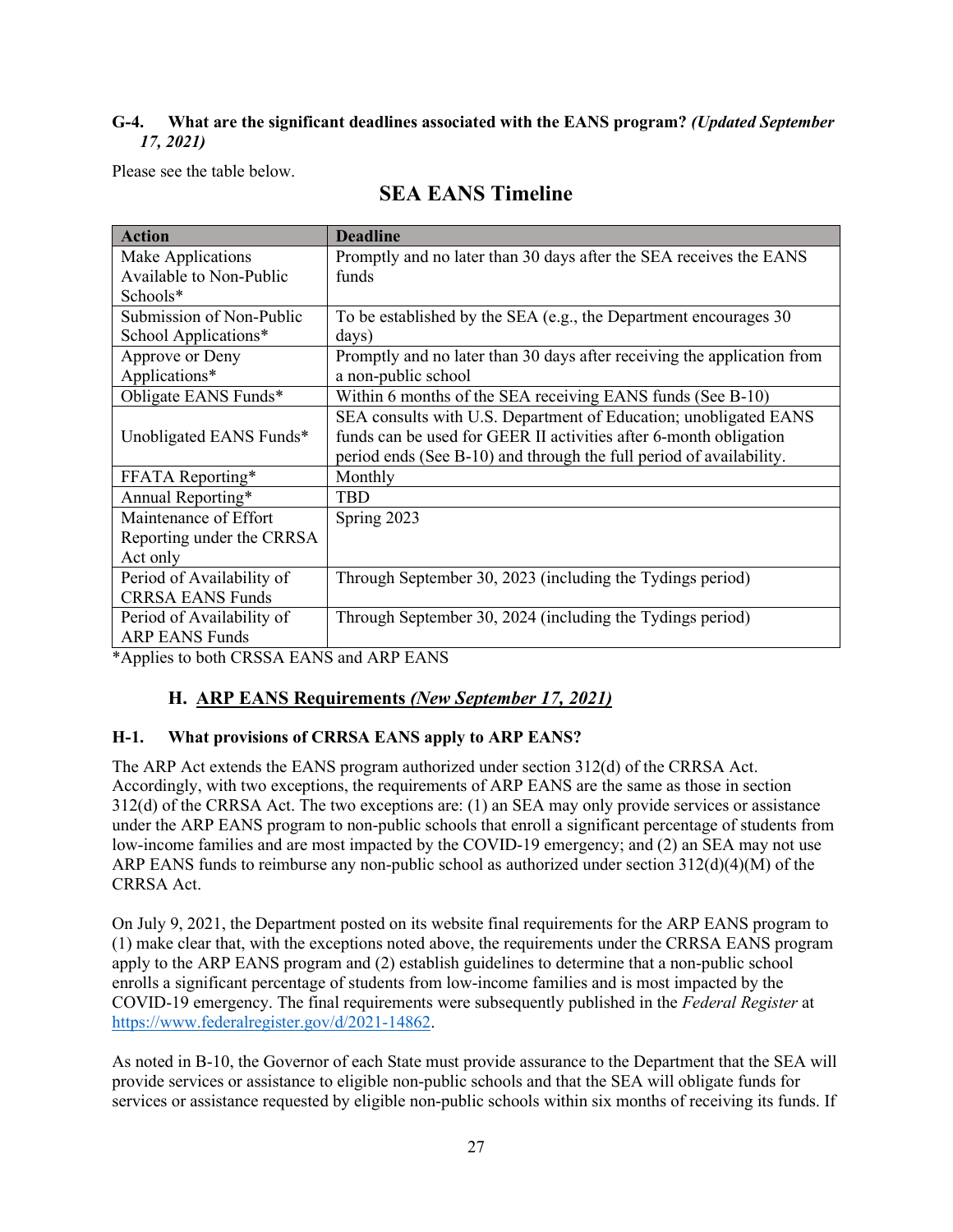an SEA is in compliance with this and the other requirements in  $312(d)(2)$ , section  $312(d)(6)$  requires the SEA to return any unobligated funds remaining six months after receipt to the Governor for authorized uses under the GEER II Fund through the full period of availability.

#### **H-2. How does an SEA determine which non-public schools may receive services or assistance under the ARP EANS program?**

The final requirements require a Governor, in his or her application for ARP EANS funds, to identify the significant poverty percentage and the factors of COVID-19 impact the State will use, after approval by the Secretary, to determine which non-public schools are eligible to receive services or assistance. In addition to meeting the definition of a non-public school in section 316(6) of the CRRSA Act and the eligibility requirement in section 312(d)(9) of the CRRSA Act, a non-public school must meet or exceed the State's significant poverty percentage and be most impacted by the COVID-19 emergency.

#### **H-3. Are eligible non-public schools under the CRRSA EANS program the same schools that are eligible for services or assistance under the ARP EANS program?**

Not necessarily. Section 2002(a) of the ARP Act requires that an SEA only provide services or assistance to an eligible non-public school that enrolls a significant percentage of students from low-income families (whose family income does not exceed 185 percent of the 2020 Federal poverty level consistent with the final requirements) and is most impacted by the COVID-19 emergency. It is possible that some nonpublic schools that received services or assistance under the CRRSA EANS program will not meet the threshold for enrolling a significant percentage of students from low-income families or being most impacted by the COVID-19 emergency under the ARP EANS program. (See H-5 and H-8).

#### **H-4. Are the allowable uses of funds the same under the ARP EANS program as they are under the CRRSA EANS program?**

Yes, with one exception. Under the ARP EANS program, a non-public school may apply to receive all of the allowable services or assistance in section 312(d)(4) of the CRRSA Act, except for reimbursements. (See D-1). An SEA may provide allowable services or assistance directly to a non-public school or through a contract with an individual, association, agency, or organization.

#### **H-5. What constitutes a "significant percentage of low-income students"?**

Under the final requirements, a non-public school is considered to enroll a significant percentage of students from low-income families if the percentage of students from low-income families enrolled in the school meets or exceeds 40 percent. Alternatively, a State may propose and, if approved by the Secretary, use an alternate significant poverty percentage based on circumstances in the State, which may be—

- (1) The State's average percentage of students from low-income families in public and non-public schools;
- (2) The average percentage of students from low-income families in non-public schools in the State that, for example, applied for or participated in the CRRSA EANS program; or
- (3) Other factors that the State demonstrates support an alternate significant poverty percentage.

#### **H-6. How does a State obtain approval to use an alternate significant poverty percentage?**

A State may propose in its application an alternate significant poverty percentage based on circumstances in the State. To receive approval, a State must provide data and supporting rationale to justify the use of such an alternate. A State may support use of an alternate significant poverty percentage, given that significant poverty may vary from State to State based on a particular State's relative level of poverty. The final requirements may permit a State to use an alternate significant poverty percentage based on a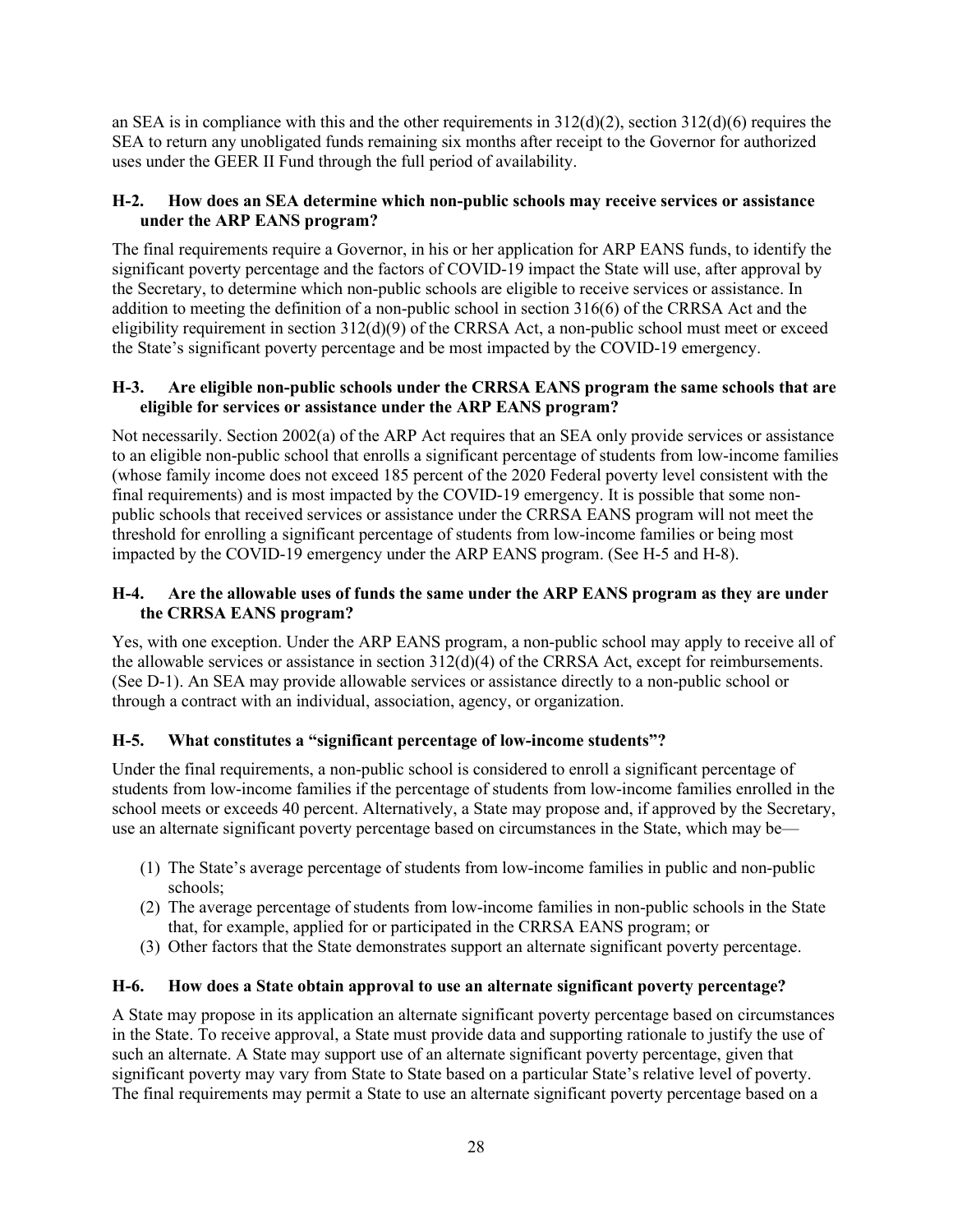State's average percentage of students from low-income families in both public and private schools. The final requirements also allow a State to apply to use an alternate significant poverty percentage based on the average percentage of students from low-income families in non-public schools in the State that, for example, applied for or participated in the CRRSA EANS program. Using such average could take into account existing data unique to non-public schools and at a level ensuring a rigorous standard relative to such schools. Finally, recognizing that there may not be a one-size-fits-all way to show the factors in a particular State, the final requirements also permit a State to use an alternate significant poverty percentage based on measures that the State demonstrates reflect significant poverty and are approved by the Secretary. For example, a State might submit data showing the relative rates of poverty in non-public schools as compared to public schools or the percentage of non-public schools that would be excluded at different thresholds.

The Department will review applications and notify States of the status of their application within 15 days of receipt of an approvable application.

#### **H-7. What sources of data may an SEA use to obtain a count of students from low-income families enrolled in a non-public school?**

To obtain a count of students from low-income families enrolled in a non-public school, an SEA may use one or more of the following sources of data, provided the poverty threshold is consistent across sources and does not exceed 185 percent of the 2020 Federal poverty level:

- (1) Data on student eligibility for free or reduced-price lunch;
- (2) Data from the E-Rate program administered by the Federal Communications Commission;
- (3) Data from a different source, such as scholarship or financial assistance data; or
- (4) Data from a survey developed by the SEA.

#### **H-8. How does a State determine whether a non-public school is most impacted by the COVID-19 emergency?**

Under the final requirements, an SEA must determine if a non-public school is most impacted by the COVID-19 emergency based on at least one of the following factors:

- (1) The number of COVID-19 infections per capita in the community or communities served by the non-public school;
- (2) The number of COVID-19 deaths per capita in the community or communities served by the nonpublic school;
- (3) Data on the academic impact of lost instructional time and the social, emotional, or mental health impacts attributable to the disruption of instruction caused by the COVID-19 emergency; or
- (4) Data on the economic impact of the COVID-19 emergency on the community or communities served by the non-public school.

In addition to using one or more of these factors, an SEA may use other factors included in the State's approved ARP EANS application to determine whether a non-public school is most impacted by the COVID-19 emergency.

#### **H-9. Must a State provide information to the public regarding how it will determine which nonpublic schools enroll a significant percentage of students from low-income families and are most impacted by COVID-19?**

Yes, consistent with the final requirements. Following approval of the State's ARP EANS application by the Secretary, an SEA must publish on its website, on or before the date it makes applications for services